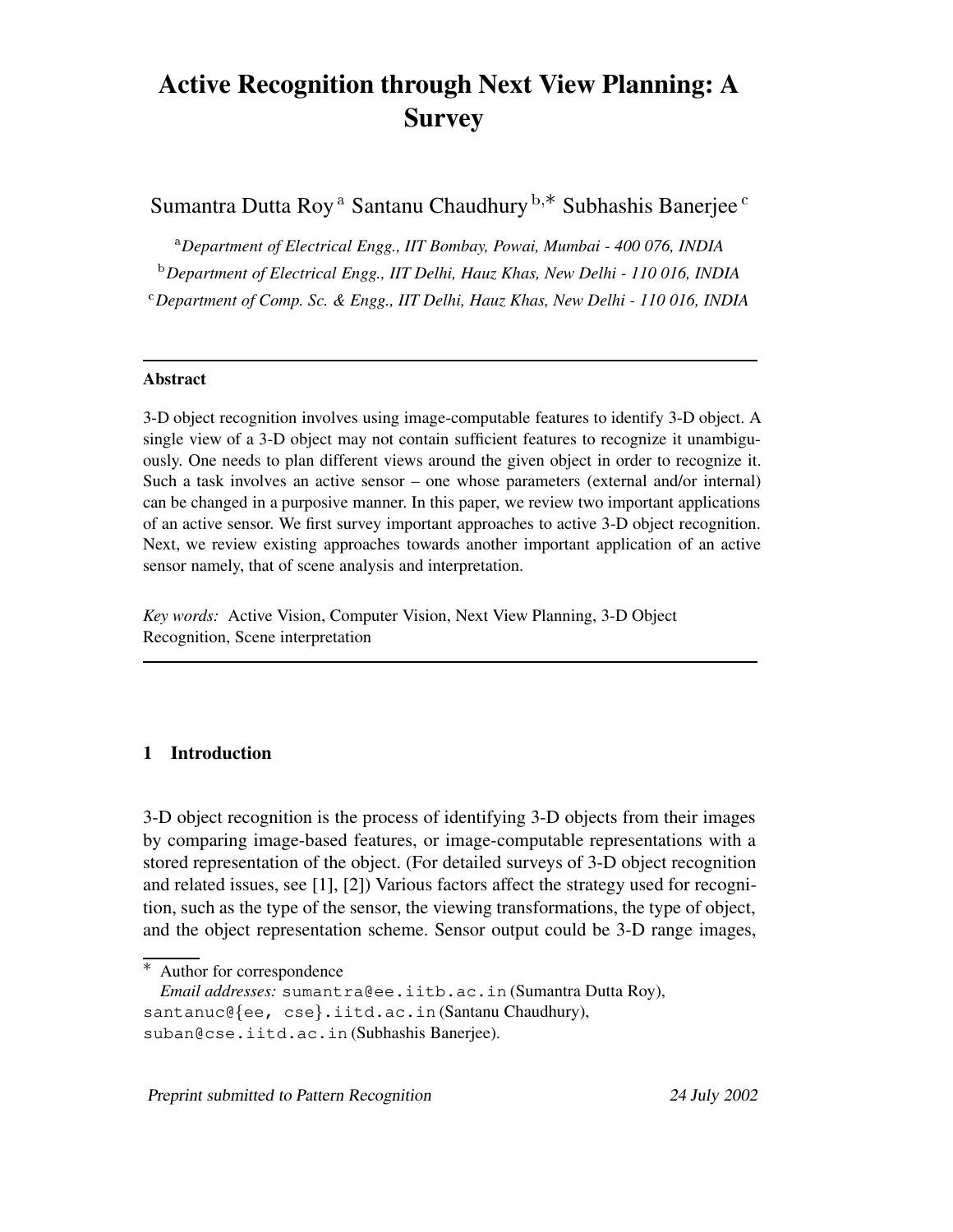or 2-D intensity images. 3-D range images can be obtained from the output of a light stripe range finder, for example. 2-D images may be obtained from various means such as CCD cameras, infra-red devices, X-ray images, or from other devices operating on different ranges of the electromagnetic spectrum. 3-D objects may be classified as rigid, articulated, or deformable. In this survey, we primarily concentrate on 2-D intensity images taken with cameras. This paper is restricted to the recognition of rigid 3-D objects and analysis of 3-D scenes.

3-D object recognition from 2-D intensity images is a difficult task, primarily because of the inherent loss of information between a 3-D object and its 2-D image. The appearance of the object depends on factors such as the viewing geometry, illumination and viewpoint. The presence of noise in the feature detection process increases the difficulty of the recognition problem. The use of multiple views, instead of a single view, can make the 3-D object recognition problem more tractable.

# *1.1 The Need for Multiple Views*

Most model-based 3-D object recognition systems consider the problem of recognizing objects from the image of a single view of an object ([1], [2], [3], [4]). Due to the inherent loss of information in the 3-D to 2-D imaging process, one needs an effective representation of properties (geometric, photometric, etc.) of objects from images which are invariant to the view point, and should be computable from image information. Invariants may be colour-based (*e.g.*, [5]), photometric (*e.g.*, [6]) or geometric (*e.g.*, [3]).

Burns, Weiss and Riseman prove a theorem in [7] that geometric invariants cannot be computed for a set of 3-D points in general position, from a single image. Invariants can only be computed for a constrained set of 3-D points. One can impose constraints on the nature of objects to compute invariants for recognition [8] – this severely restricts the applicability of the recognition system to only specific classes of objects *e.g.*, canal surfaces [9], [10], rotational symmetry [8], [11], [3], repeated structures (bilateral symmetry, translational repetition) [3], [12], [13]. While invariants may be important for recognizing some views of an object, they cannot characterize all its views – except in a few specific cases, as mentioned above. We often need to recognize 3-D objects which because of their inherent asymmetry, cannot be completely characterized by an invariant computed from a single view. For example, certain self-occluded features of an object can become visible if we change the viewpoint. In order to use multiple views for an object recognition task, one needs to maintain a relationship between different views of an object.

A single view may not contain sufficient features to recognize an object unambiguously. A further complication arises if two or more objects have a view in common with respect to a feature set. Such objects may be distinguished only through a se-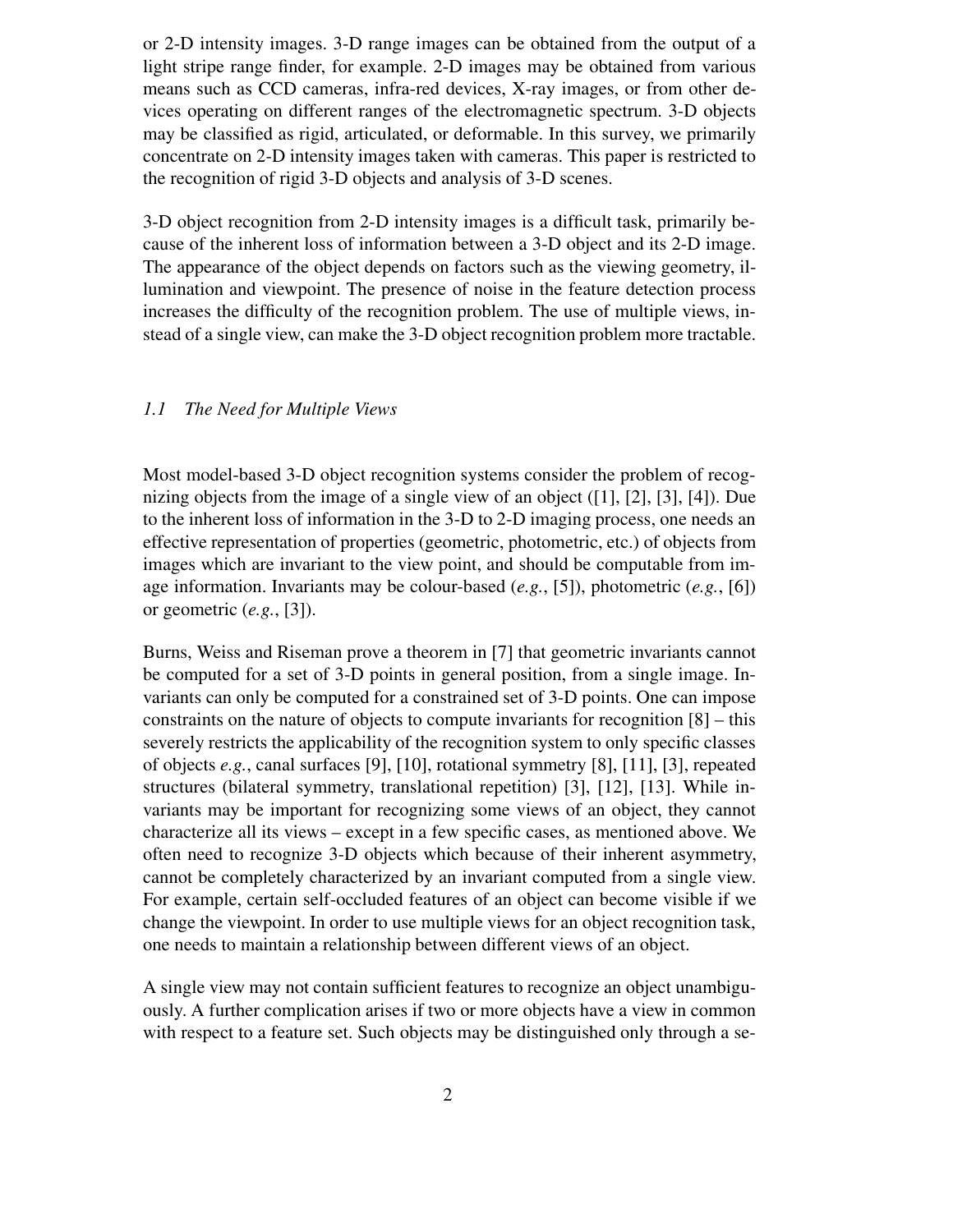

Fig. 1. (a) The given complete view of an object, and (b) the objects which this view could correspond to

quence of views. As a simple example, let us consider a set of 3-D objects with the number of horizontal and vertical lines, as features. Figure 1(a) shows a given view. On the basis of the chosen features, this view could correspond to any of the objects in Figure 1(b). In other words, with each of the objects of Figure 1(b), it is possible to obtain a view in which we would detect only two horizontal and two vertical lines. Hence, it is not possible to determine which object the given view corresponds to, given only the single view in Figure 1(a). In fact, two objects may have all views in common with respect to a given feature set, and may be distinguished only through a sequence of views. In [14], the authors cite a simple example of a sedan and a station wagon having indistinguishable front ends, but different side views.

A further complication arises when in an image, we do not have a complete view of an object. Figure 2(a) shows such an example. Such a view could have come from any of the three models, different views of which are shown in Figure  $2(b)$ , (c) and (d), respectively. Again, the identity of object cannot be uniquely determined from this one view. Further, even if the identity of the object were known, the same configuration of parts could occur at more than one place in the object. In that case, it is not possible to know the exact pose of the camera with respect to the object.

There may be another motivation for using multiple views in a recognition task. In recognizing 3-D objects from a single view, recognition systems often use complex feature sets ([2]). Complex features such as 3-D projective invariants have been proposed only for special cases so far (*e.g.*, [3]). In many cases, it may be possible to achieve the same, incurring less error and smaller processing cost using a simpler feature set and suitably planning multiple observations. A simple feature set is applicable for a larger class of objects than a model base-specific complex feature set.

Active vision involves using a sensor to take multiple views, in a purposive manner. We discuss this in detail, in the following section.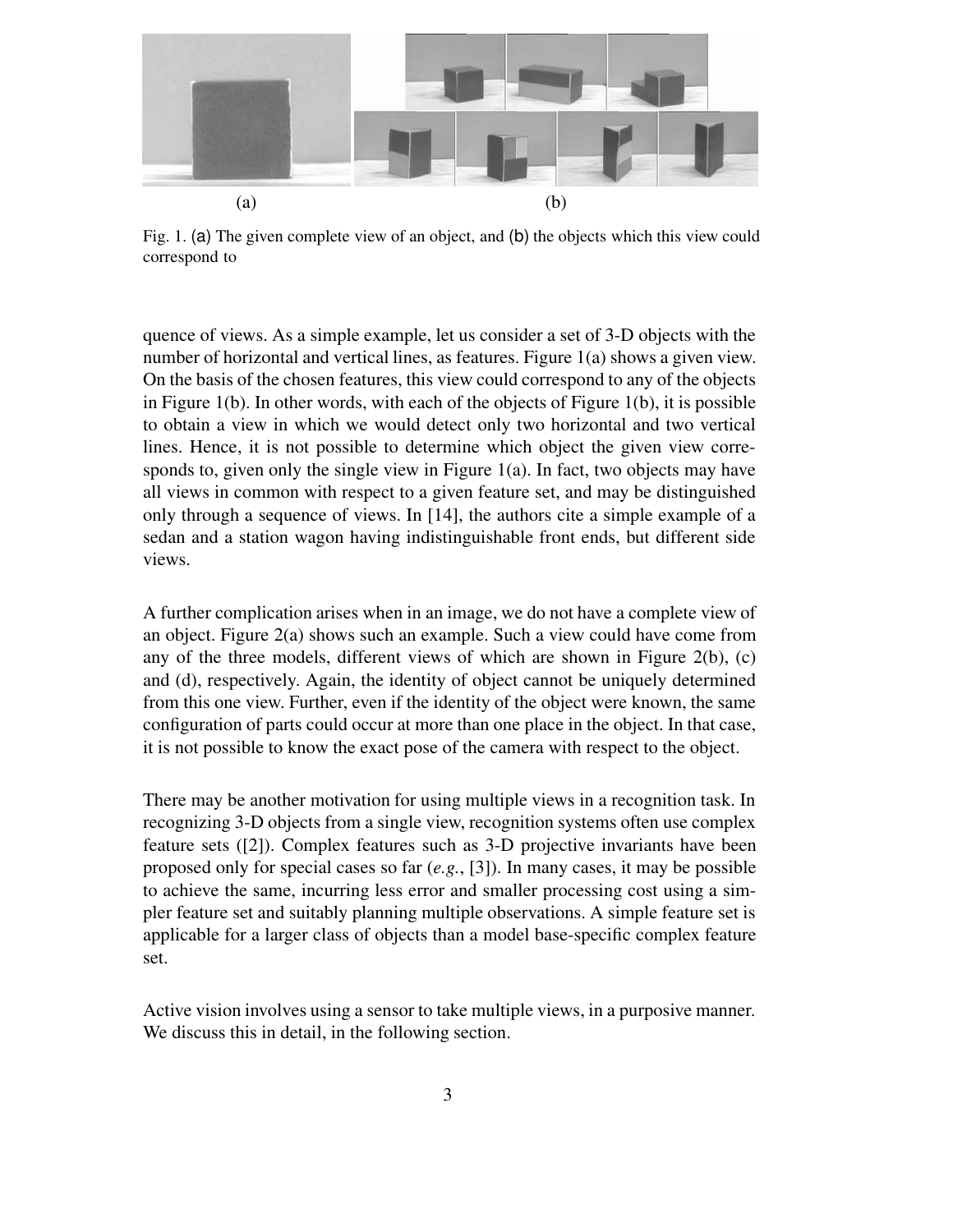

(a)



Fig. 2. (a) The given view of an object: only a portion of it is visible. This could have come from any of the models, different views of which are shown in (b), (c) and (d), respectively

# *1.2 Active Vision*

An active sensor may be defined as follows:

**Active Sensor** An active sensor is one that can be purposively controlled. An **Active Vision** system has the ability to control the sensor parameters such as the orientation with respect to an object. Thus, vision-guided feedback may be used to position such a sensor. Such a system has other parameters that may be purposively varied, such as the focus, zoom, aperture and vergence (in two-camera system). Some specialized sensors have anthropomorphic properties, such as foveal attention mechanisms.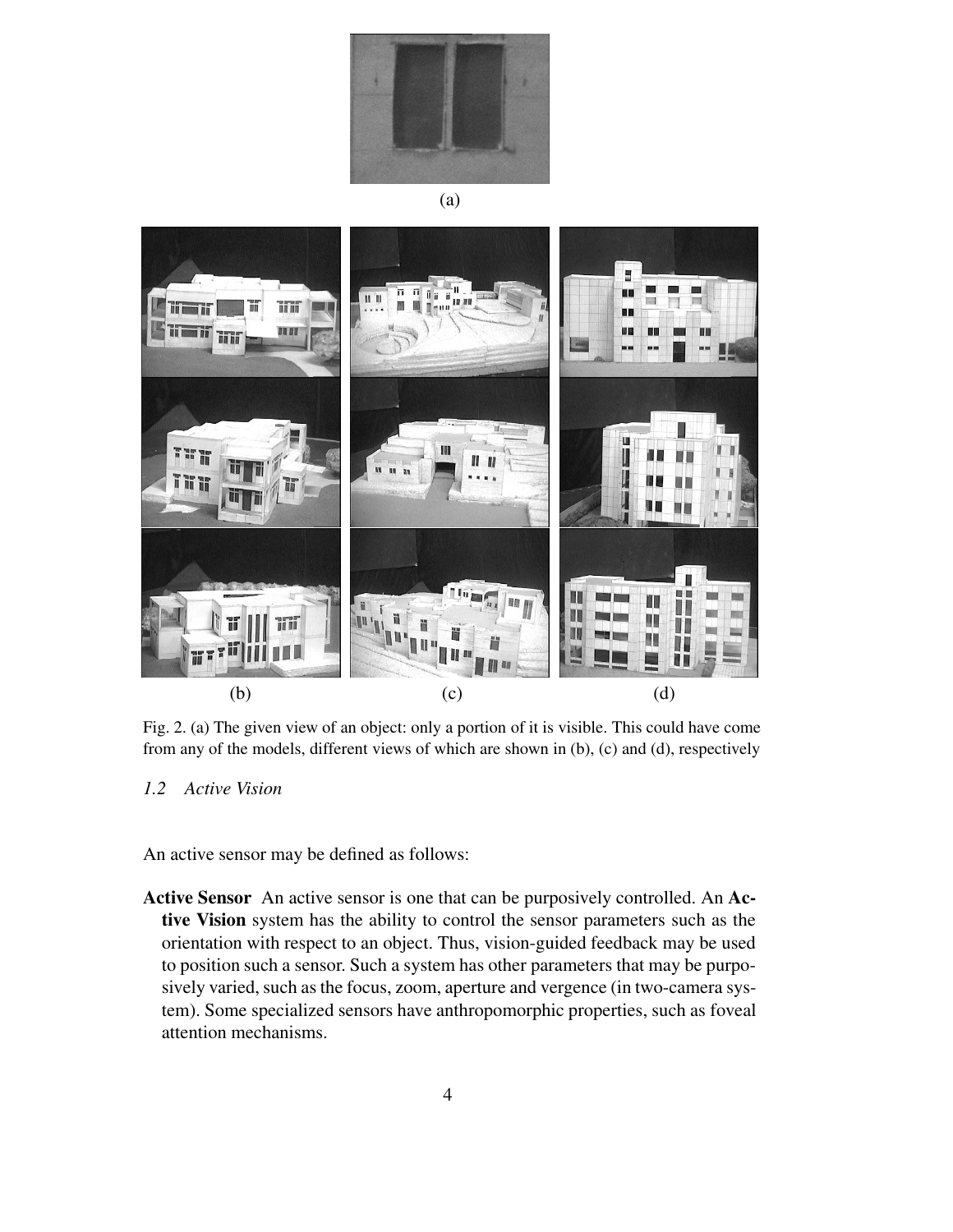Some important papers proposing and elucidating the concepts of active vision and related paradigms, are the work of Aloimonos *et al.* [15]; Bajcsy *et al.* [16], [17]; Ballard [18]; Ballard and Brown [19], and Crowley [20]. A collection of representative papers in the area is [21]. Swain and Stricker [22] survey a wide gamut of vision tasks which may be performed with an active sensor. They mention that active vision broadly encompasses attention, selective sensing in space, resolution and time. This may be achieved by modifying physical camera parameters, or the way the data from the camera is processed.

The output of a camera usually contains a huge amount of data. Hence, an attention mechanism may use an active sensor for signal selection in space, velocity and distance (*e.g.*, foveal processing, tracking an object, and focusing on regions of interest). Gaze control is a possible application – active manipulation of the imaging system in order to acquire images that are directly suited to the tasks being performed. Gaze control could be used for low level vision (*e.g.*, Murray *et al.* [23], Crowley *et al.* [24]), as well as for high level vision (*e.g.*, Rimey and Brown [25]). Thus, an active mechanism could be used to overcome a limited field of view of a camera. A related application is next view planning. Cost and complexity considerations often require a system to be focused on restricted regions of a scene. Further, the current view available to a system may not even contain sufficient information for the vision task. Thus, deciding on where to look next may be task driven, feature driven, or context driven. Thus, a sequence of such sensing operations may be required. Sequential processing has the additional advantage of efficiency through directed analysis – results of each step guide subsequent steps. Object recognition and scene analysis are two example of such a vision task. Another example of an active vision task is eye-hand coordination [26].

Tarabanis, Allen and Tsai [27] survey the field of sensor planning for vision tasks. They define the problem as follows: Given information about the environment (*e.g.*, the object and the sensors), and information about the vision task (*e.g.*, detection of certain object features, object recognition, scene analysis), the task at hand is to develop strategies to automatically determine parameter values in order to achieve the task, to a required degree of satisfaction. They classify problems into three classes:

- (1) object feature detection
- (2) object recognition and localization, and
- (3) scene reconstruction.

We discuss these issues in the following sections.

# *1.2.1 Object Feature Detection*

Object feature detection seeks to automatically determine vision sensor parameter values for which particular features satisfy particular constraints when imaged.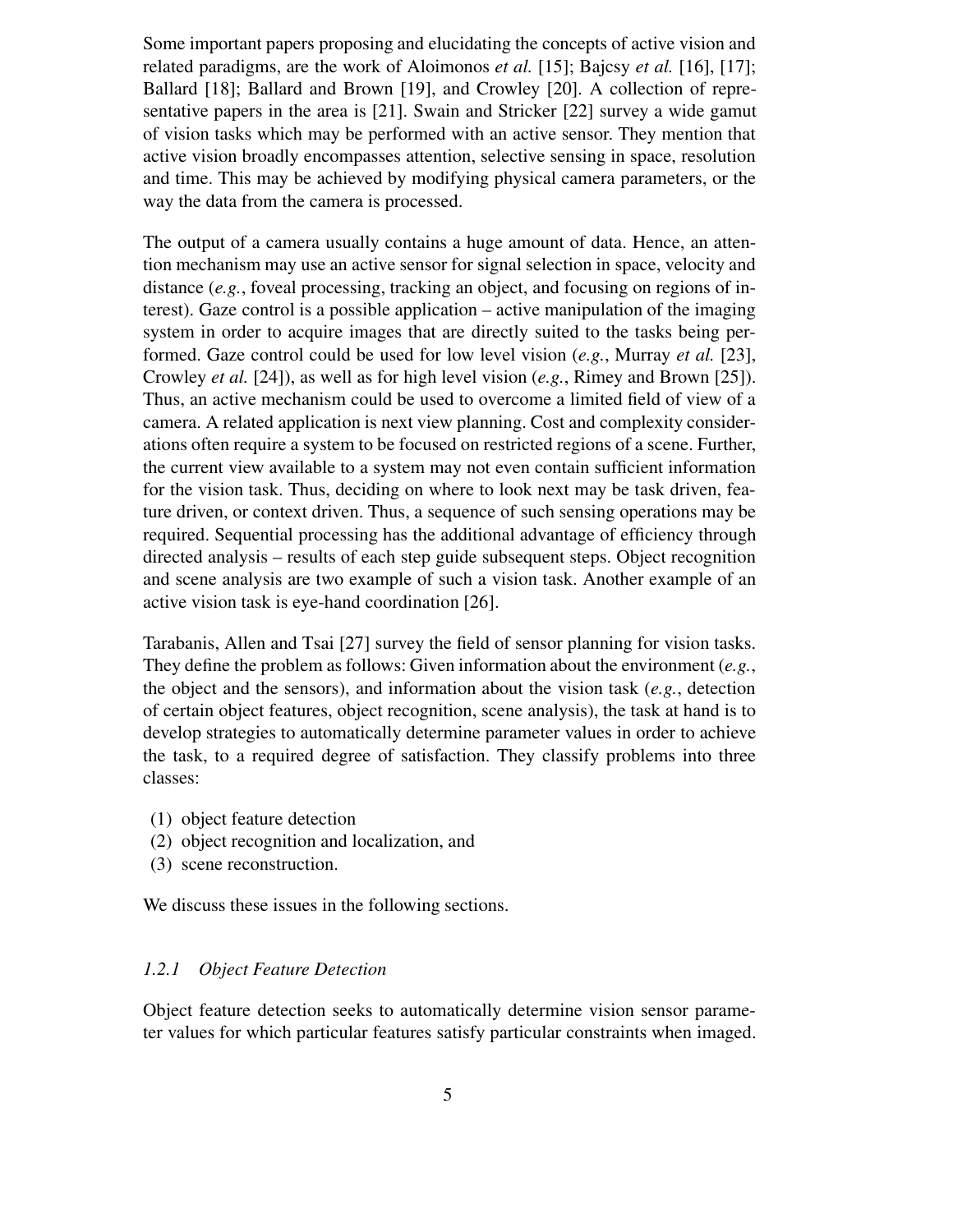These features belong to a known object in a known pose [27]. In addition to the general survey on sensor planning, the authors lay specific emphasis on systems for object feature detection systems. (A separate paper [28] presents the authors' own MVP system in detail.) A related topic is planning for complete sensor coverage of 3-D objects. A recent work in the area is that of Roberts and Marshall [29], who present a viewpoint selection scheme for complete surface coverage of 3-D objects. Some important earlier work in the area include those of Cowan and Kovesi [30], Tarbox and Gottschlich [31] and Mason and Grun [32].

#### *1.2.2 Object Recognition and Localization, and Scene Reconstruction*

Given an active sensor and a set of feature detectors, the fundamental problems involved in a multiple view-based recognition system are

- the design of a suitable modeling and representation scheme, and
- an identification mechanism which can exploit properties of the sensing process and the modeling scheme.

Based on the representation scheme and the scope or nature of the recognition strategy, we classify different multi-view recognition systems into two categories:

- (1) Object recognition systems, and
- (2) Systems for scene analysis

In the first class of systems, we consider systems whose aim is to primarily recognize a given object and its pose. Such systems typically assume that the entire object is visible in a given view. In the second class of scene analysis systems, we consider systems whose aim is to explore and and analyze a given scene. Such a scene may contain one or more objects, known or unknown. In such cases, the entire scene to be analyzed may not be visible in one view – the sensor may 'see' only a part of it at a time. While recognition may not be a primary aim of such systems, they may involve recognition of some components of a scene. We describe these two categories in detail in Sections 2 and 4, respectively.

# **2 Active Object Recognition Systems**

An active object recognition system uses multiple views of 3-D objects for recognition in a purposive fashion. Based upon specialized representation scheme linking multiple views of 3-D objects, different recognition schemes have been formulated for active object recognition.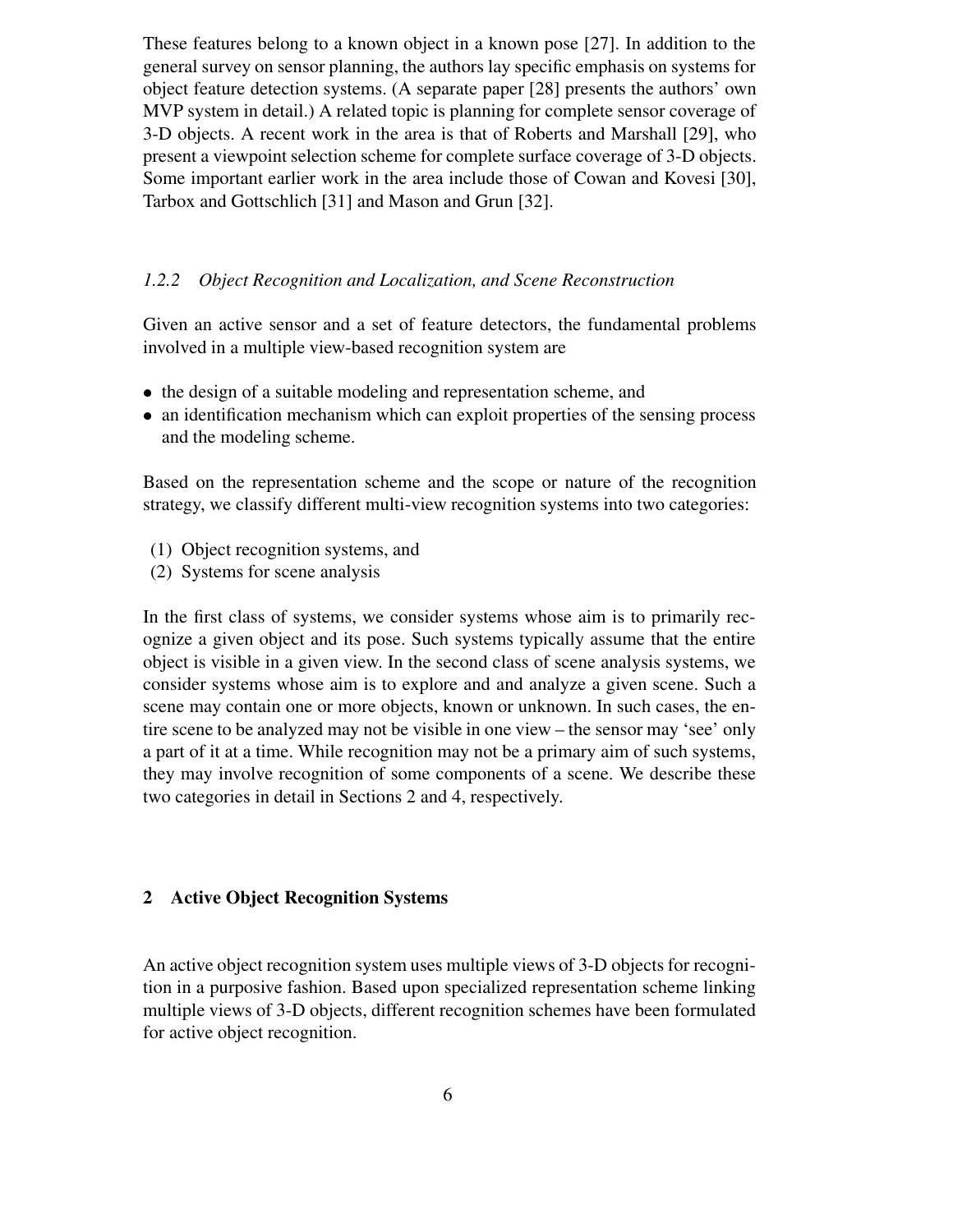#### *2.1 Representation Schemes*

Object representation schemes used for model-based 3-D object recognition systems include ([33]): wire-frame representations, constructive solid geometry-based schemes (CSG), spatial-occupancy representations (*e.g.*, voxels, octrees), surface boundary representations, generalized cone or sweep representation, skeleton representations, and aspect graphs. Appearance-based approaches (*e.g.*, [34]) to object recognition use appearance rather than shape, for matching. However, only a few of the above approaches have been used in multi-view object recognition systems. While wire-frame models have an inherent ambiguity in interpretation, feature extraction is difficult in volume or surface-based approaches. Skeleton representations and generalized cones are applicable for recognition of only a specific class of objects. Representation schemes can also be characterized on the basis of whether they represent the object as a whole, or model it in terms of its *parts*.

### *2.1.1 View Based Representation*

Most active object recognition systems consider either of the following three representation schemes, or their variants:

- Appearance-based parametric eigenspaces
- Multidimensional Receptive Field Histograms
- Aspect graphs

These three are *view-based* – they encode information about different 2-D views of a 3-D object. Breuel [35] describes simulations and experiments on real images to suggest view based recognition as a robust and simple alternative to 3-D shapebased recognition methods. In what follows, we describe the above three viewbased representation schemes. We briefly point out their use in active recognition systems – Section 2.3 describes them in detail.

#### *Appearance-Based Parametric Eigenspaces*

Murase and Nayar [34] propose the idea of appearance-based methods using parametric eigenspaces. A basic observation is that the shape and reflectance are intrinsic properties, which are constant for a rigid object. The authors propose a scheme to automatically learn 3-D objects from their appearance in 2-D images. An important advantage of this method is the ability to handle the combined effects of shape, pose, reflection properties and illumination. Furthermore, it is possible to learn appearance-based object representations off-line. For systems using such a representation, the recognition problem becomes one of appearance matching, rather than shape matching.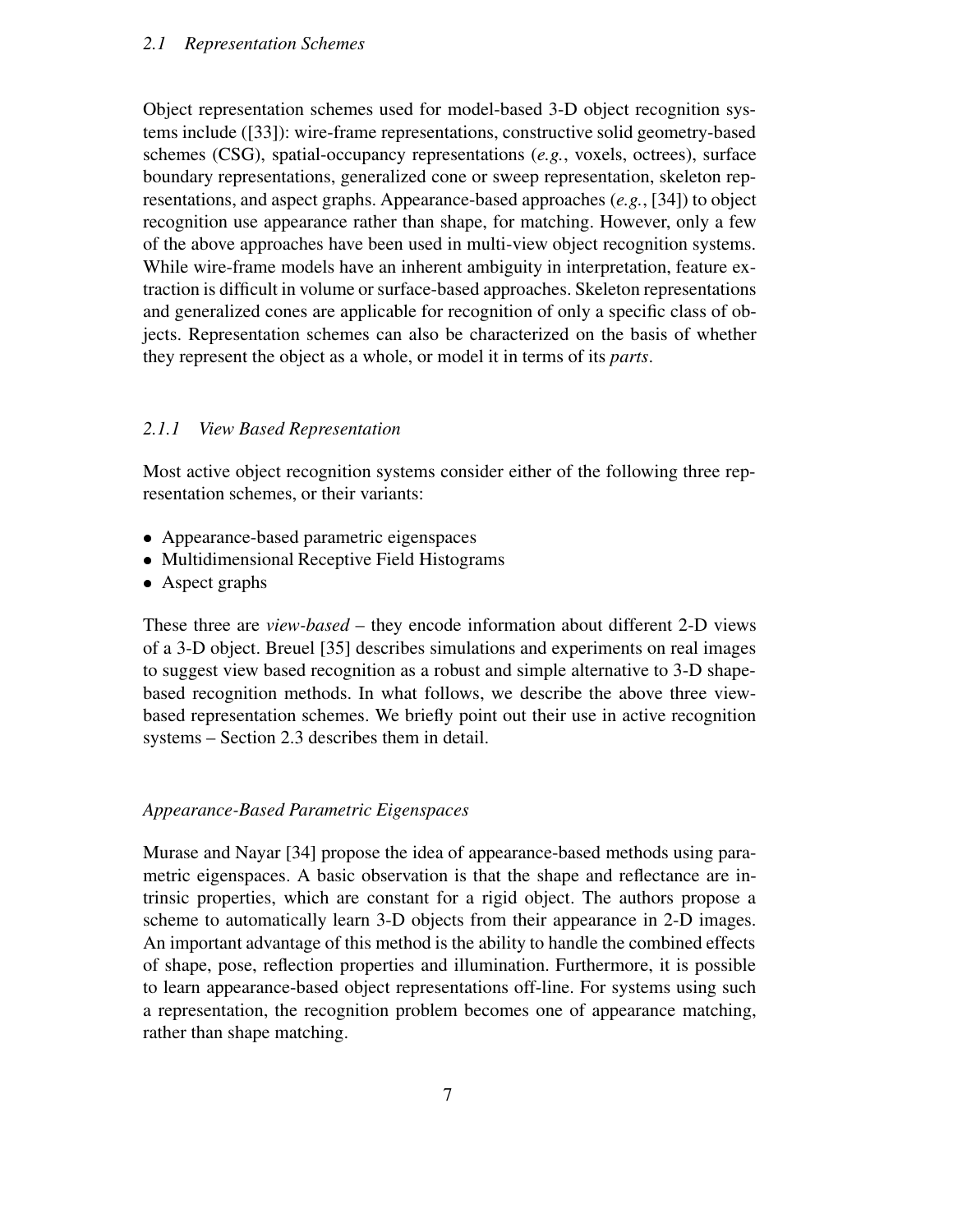Appearance-based methods require a large number of images of the object – with different poses, and illumination conditions. The images of the objects are normalized with respect to size and illumination conditions. Both in the pose and illumination space, consecutive images are correlated to a large degree. Each normalized image is written as a column vector in raster scan order. Next, the normalized images are stacked together, and the covariance matrix is calculated. The first  $k$ eigenvectors are used to represent the stacked matrix of images [34]. In the recognition phase, the image vector is projected to the eigenspace. The object which has a minimum distance between the projected image vector and its manifold, is considered to be present. The work of Borotschnig *et al.* [36] is an example of the use of parametric appearance-based information for active object recognition (Section 2.3).

# *Multidimensional Receptive Field Histograms*

Multidimensional Receptive Field Histograms [37] are based on the idea that local structure is an important component of the appearance of an object. The local structure can be characterized by a vector of local features measured by local operators such as Gaussian derivatives or Gabor filters. The authors acquire this information from sample training images. This technique represents appearances of objects by the joint statistics of such local neighbourhood operators. Multidimensional receptive field histograms approximate the probability density function for local appearance. Their selection of features is not restricted to a particular family of objects, nor rely on a particular set of features. The features should be invariant (with respect to certain transformations), equivariant (as a function of a certain transinformation), and robust (change slowly in the presence of certain transformations). In [38] Schiele and Crowley present an active recognition system based on multidimensional receptive field histograms (Section 2.3).

# *Aspect Graphs*

Aspect graphs are a popular representation tool for 3-D object recognition systems. Koenderink and van Doorn [39] define **aspects** as topologically equivalent classes of object appearances. Chakravarty and Freeman [40] adopt a similar approach in their definition of the 'Characteristic Views', and their uses in object recognition. Since sensors may be of different types (geometric, photometric, etc.), Ikeuchi and co-workers generalize this definition – Object appearances may be grouped into equivalence classes with respect to a feature set. These equivalence classes are aspects [41]. Thus, an aspect is a collection of contiguous sites in viewpoint space which correspond to the same set of features. We define an aspect graph as follows:

**Aspect Graph** An aspect graph consists of nodes which correspond to aspects. Links between nodes represent transitions from one aspect to another. A link is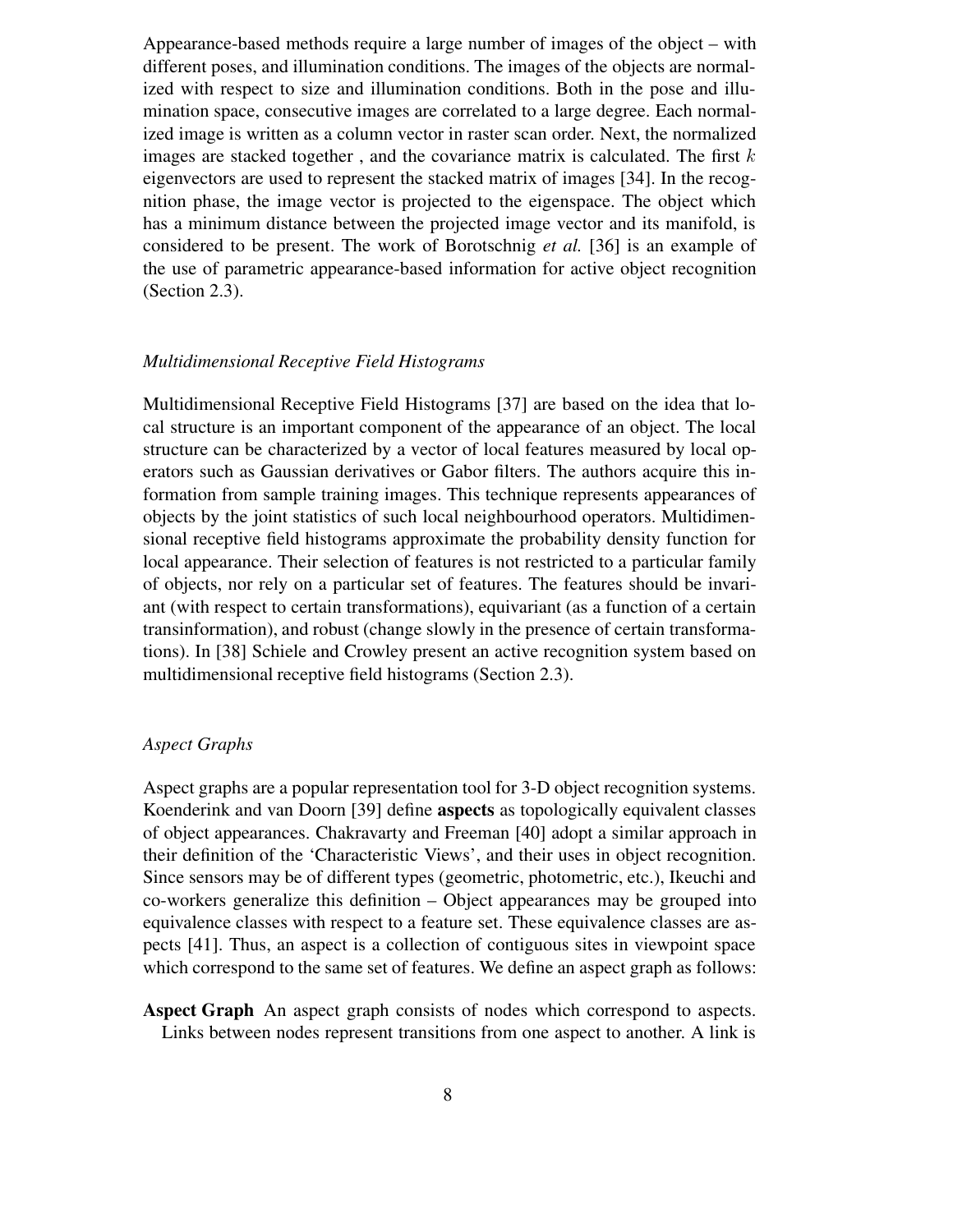often referred to as an *accidental view*, or a *visual event* [42].

Aspect graph-based and related representations include [40], [43], [44], [45], [46], [41], [47], [48], [49], [50], [51], [52], [53], [54]. Many active object recongition schemes are based on aspect graphs [55], [56], [14], [57], [58] (Section 2.3 describes these in detail). The aspect graph-based approach is more general than the other two approaches in that appearance-based information may be used to construct an aspect graph.

### *2.1.2 Part-Based Representations*

Some object recognition systems consider the representation of an object in terms of its *parts*. Existing part-based recognition systems typically consider the object to be wholly composed of identifiable parts. Here, we review two part-based approaches. The first is based on volumetric primitives, and the second on appearancebased parts. Existing part-based recognition systems usually use information from only a single view. The works of Dickinson *et al.* [56], and our work [59] are examples of active recognition systems using a part-based representation. Here, we look at two part-based representations namely, geons and appearance-based parts:

### *Geons*

Biederman's *Recognition by Components* theory [60] proposes the concept of volumetric primitives, called geons (short for 'geometric ions'). The Cartesian product of contractive shape properties give rise to this set of volumetric primitives. Bergevin and Levine [61], [62] propose methods of automatically extracting geons from relatively perfect 2-D line drawings. Single view-based recognition systems such as [62], [44] and [45] use geons as representation tools. In [62], Bergevin and Levine propose a system for generic object recognition from a single line drawing of an object, by parts. Dickinson and co-workers [44], [45] use an augmented aspect hierarchy using geons as the basic volumetric primitives. They use this augmented aspect hierarchy for active 3-D object recognition in [56].

# *Appearance-based parts*

Another approach to part-based representation is that of Huang, Camps and Kanungo [63], [64]. The authors define appearance-based parts as "polynomial surfaces approximating closed, non-overlapping image regions that optimally partition the image in a minimum description length (MDL) sense." Their single view-based recognition systems consider the advantages of appearance-based representations. Additionally, the idea of recognizing parts and not the whole object gives the system robustness to occlusion and segmentation variations.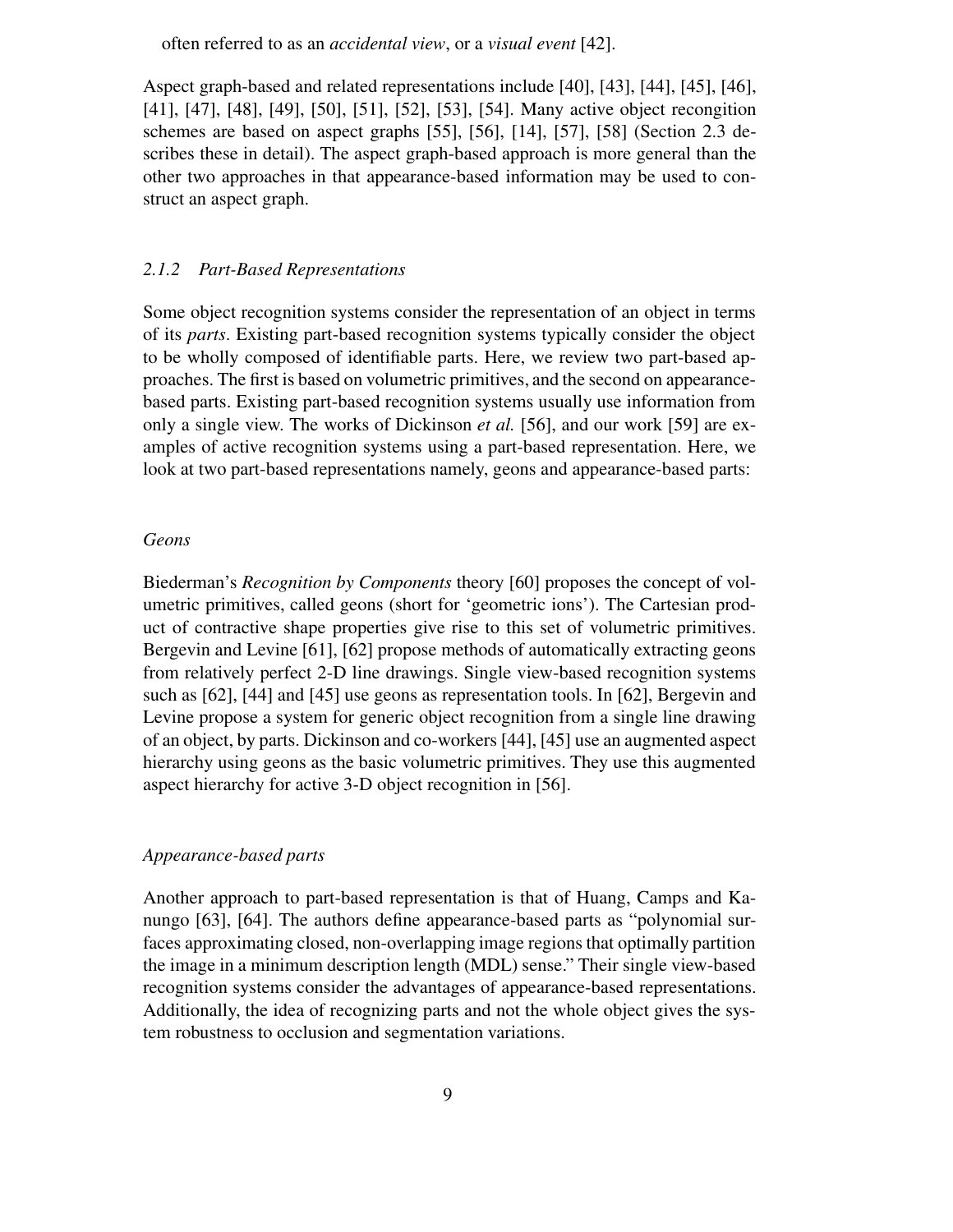An important assumption in the above two schemes is that the object is partitioned into a set of recognizable parts. The part-based recognition system [59] considers a more general case. The paper also consider an object to be composed of a set of identifiable parts. However, the authors do not assume the entire object to be partitioned into a set of identifiable parts – there may be portions of the object which do not have any detectable features, with respect to the set of feature detectors being used. Section 2.3 briefly outlines this scheme.

# *2.2 Methods for Representing Uncertainty*

Uncertainty in an object recognition task can be with respect to interpretation of a view of the object. It could have come from more than one object, and more than one part of the same object. Factors such as noise and non-adaptive thresholds may corrupt the output of a feature detector. In such a case, a feature detector may erroneously report a different feature from what is 'actually' present.

Common methods for representing uncertainty are probability theory, the Dempster-Shafer theory [65], [66], and fuzzy logic [67]. A representation scheme based on probability theory is a Bayes Net [68]. (Bayes nets, and their variants are also known as Belief networks, Bayesian networks, and probabilistic networks.) However, a Bayes net is a far more general AI-based representation scheme (as against the above schemes specifically used for modeling 3-D objects). A Bayes net is a graph which represents the joint probability distribution of a set of variables. Nodes in the graph represent variables, and directed links represent conditional probabilities. The Bayes rule is used for updating the probabilities of nodes having a particular label, given that successor nodes have particular labels. Dickinson *et al.* [56] use a variant of a Bayes net for their recognition system (Rimey and Brown [25]. use Bayes nets for scene analysis), while Hutchinson and Kak [55] use the Dempster-Shafer theory to represent uncertainty. Some scene analysis systems use fuzzy logic (*e.g.*, [69]).

In the following section, we discuss different characteristics about uncertainty representation schemes, in conjunction with the recognition strategies.

# *2.3 Recognition Strategies*

We now present recognition strategies for some important active 3-D object recognition schemes. We classify these on the basis of the next view planning strategy: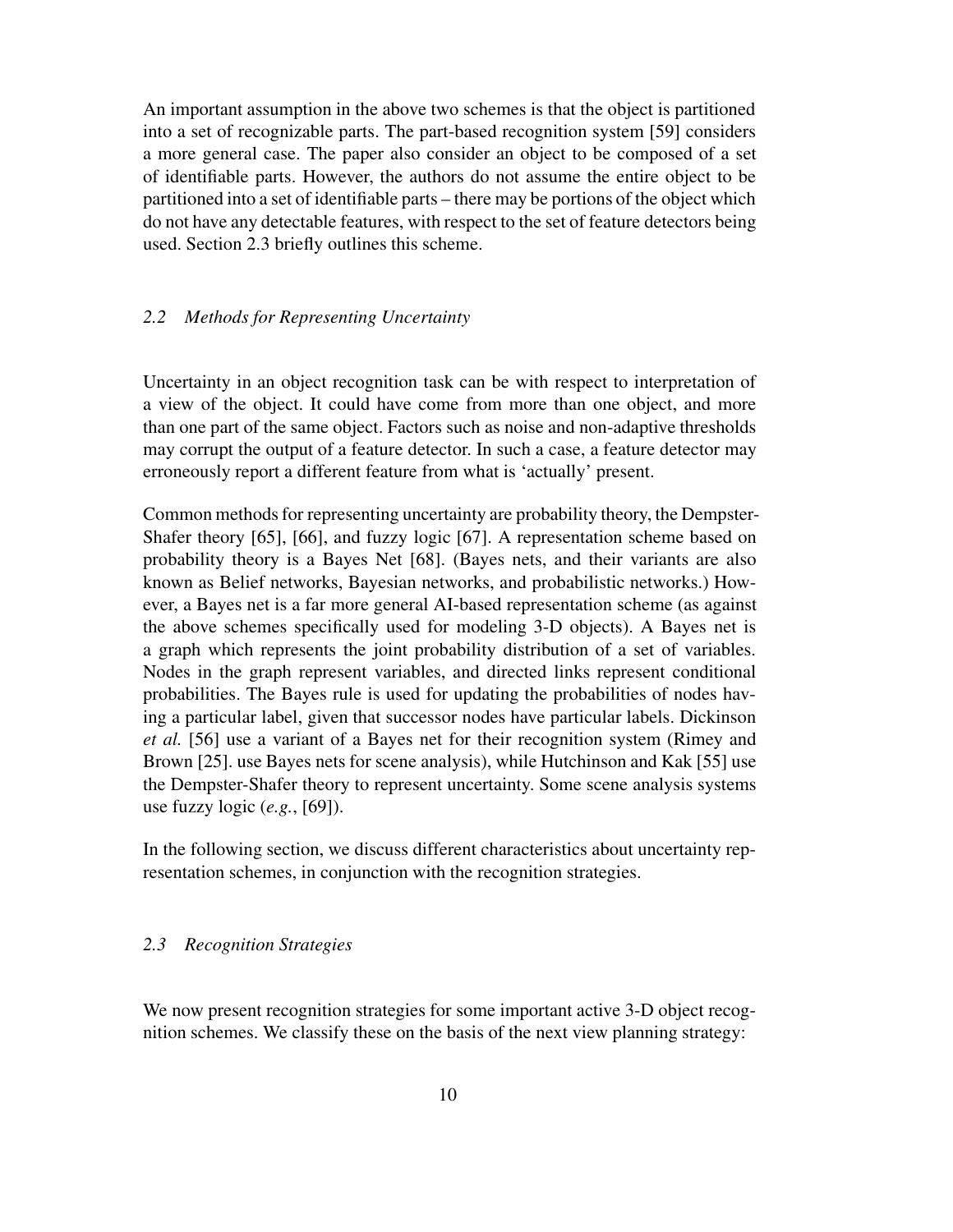- (1) Systems which take the next view to minimize an ambiguity function, and
- (2) Systems incorporating explicit planning algorithms

We discuss different schemes as follows. All except the last three (described in detail, below) belong to the first category. Our own work on active 3-D object recognition uses a planning scheme in order to take the next view [57], [58], [59] (brief description in Sections 2.3 and 2.3).

# *Hutchinson and Kak*

In their work on planning sensing strategies in a robot work cell with multi-sensor capabilities, Hutchinson and Kak [55] use an aspect graph to represent information about the objects in their model base. They present a system for dynamically planning sensing strategies, based on the current best estimate of the world. They automatically propose a sensing operation, and then determine the maximum ambiguity which would remain if the operation were applied. The system then selects the operation which minimizes the remaining ambiguity. They use the Dempster-Shafer theory to combine evidence and analyze proposed operations.

# *Liu and Tsai*

Liu and Tsai [70] describe a multiple view-based 3-D object recognition system. Their setup has two cameras and a turntable. They use silhouettes as features. The system first reduces ambiguity by taking images from above the turntable to normalize the shape of the top view, position the object centroid, and align the principal axis of the object. The system then takes a side view, and analyzes its features. Then the object is rotated by  $45^{\circ}$ . This system repeats the above process, till the object is recognized.

# *Callari and Ferrie*

Callari and Ferrie [71] base their active object recognition system on mode-based shape, pose and position reconstructions from range data. They estimate Bayesian probabilities with neural networks. Their system takes the next view based on the move which minimizes the expected ambiguity in terms of Shannon entropy.

# *Schiele and Crowley*

Schiele and Crowley [38] develop an analogy between object recognition and the transmission of information through a channel based on the statistical representation of 2-D object appearances. They use multidimensional receptive field histograms. Transinformation enables the determination of the most discriminative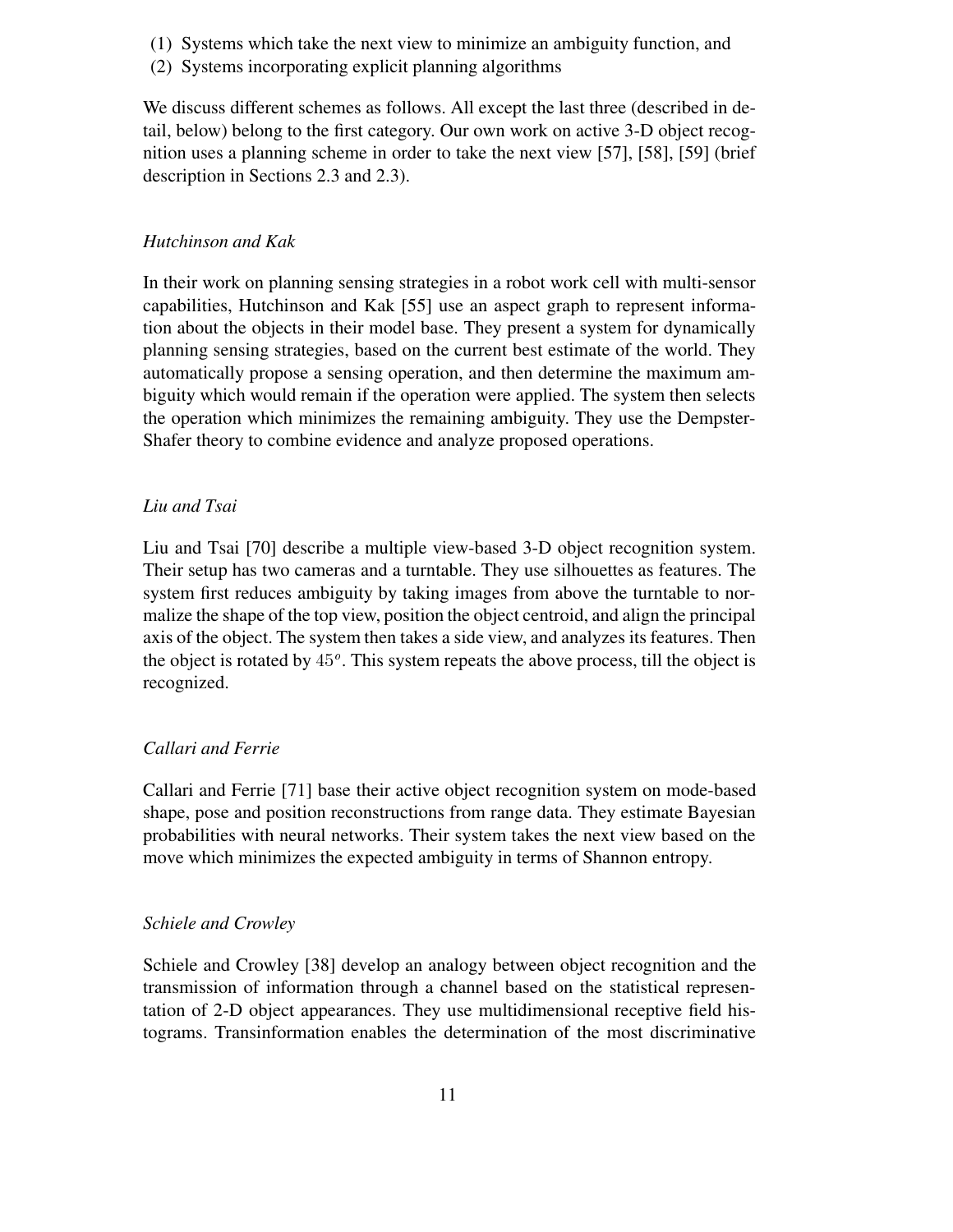| <b>Verification Steps</b> | recognition | number of errors |
|---------------------------|-------------|------------------|
|                           | 98.22%      | 64               |
|                           | 99.08%      | 33               |
|                           | 99.97%      |                  |

Table 1

Some experimental results for the active recognition system of Schiele and Crowley [38] on the Columbia image database of 100 3-D objects (Table 1, page 254 in the paper).



Fig. 3. The augmented aspect hierarchy: This is Figure 2 in [56], page 243.

viewpoints. The proposed strategy moves the camera to the most discriminant viewpoint of the hypothesized object. The authors show results of using their recognition strategy on the Columbia database of 100 3-D objects. Table 1 summarizes some of the results.

#### *Dickinson* et al.

Dickinson and co-workers [56] present an active object recognition scheme which integrates attention and viewpoint control. Their representation scheme is similar to that of Biederman [60]. The system uses an augmented aspect hierarchy as their data structure (Figure 3). Aspects are used to model the (typically small) set of volumetric part-classes from which each object in the database is constructed. The augmented aspect hierarchy considers relations between boundary groups (representing all subsets of contours bounding the faces), the faces, the aspects, and finally, the volumetric primitives themselves. The entities at each level are linked with one another. Each link is associated with a conditional probability.

Dickinson *et al.* present a case for using regions. They use conditional probabilities captured in the augmented aspect hierarchy to define a measure of average inferencing uncertainty. On the basis of this, they conclude that the value of this parameter for faces is less than that for boundary groups. It is pointed out that the advantage would be realizable if the cost of extracting the features corresponding to the two are comparable. Their attention mechanism exploits the augmented aspect hierar-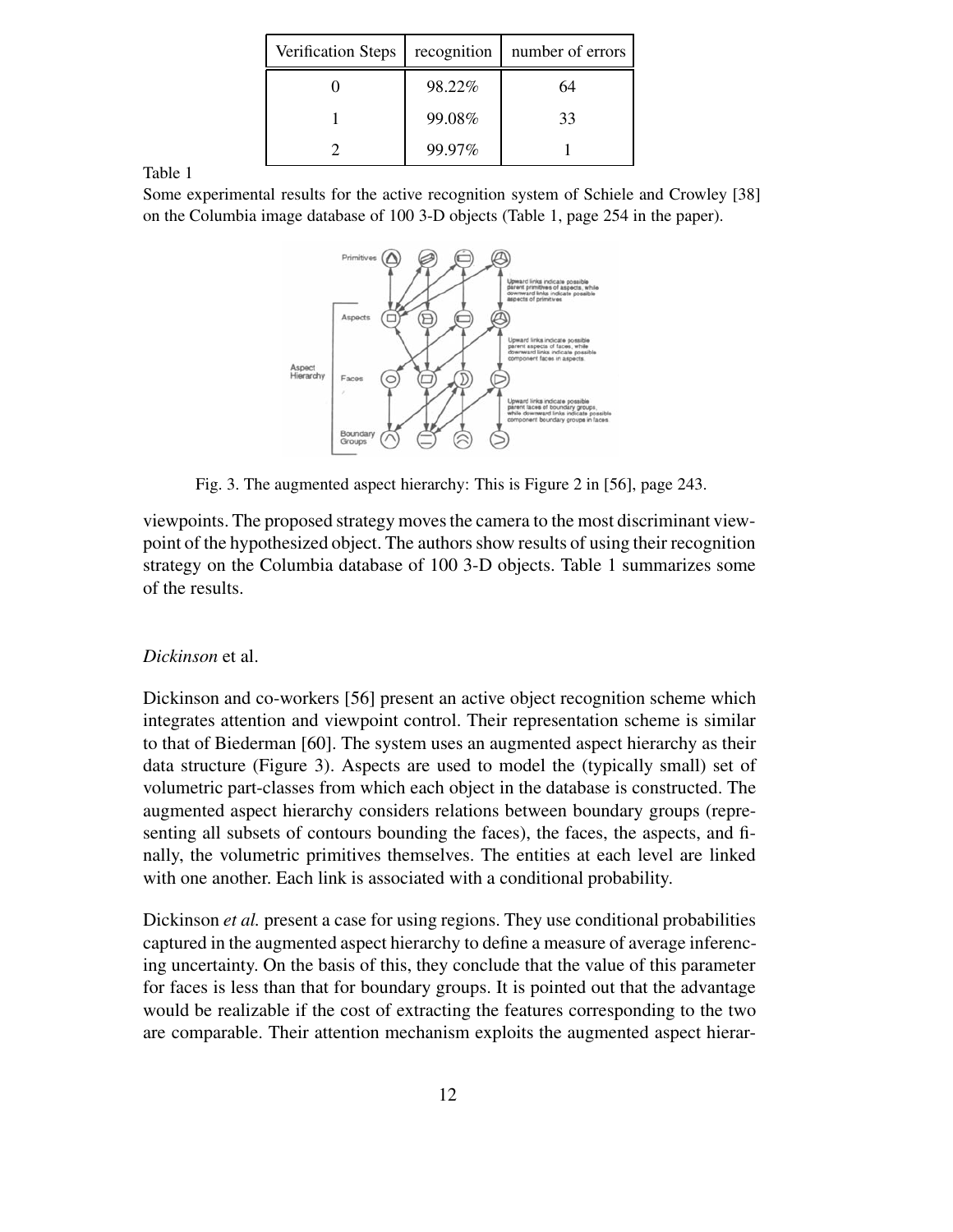

Fig. 4. Moving the sensor to disambiguate volumes 1 (block) and 5 (cylinder) in the system of Dickinson *et al.*: This is Figure 16 in [56], page 257

chy to map target objects down to target faces. Target faces are in turn, compared to image faces. In selecting which recovered face to focus attention on, they use a decision theoretic approach using a Bayesian framework. They use a structure known as the aspect prediction graph to drive the sensor to a new position from which an object's part can be disambiguated. Figure 4 shows results of moving the camera to disambiguate between two objects.

# *Borotschnig* et al.

Borotschnig *et al.* [36] present an active 3-D object recognition system that uses appearance-based information. They extend the idea of the off-line system of Murase and Nayar [34] to an on-line case. They use a parametric eigenspace, and augment it with probability distributions – to capture possible variations in the input images due to errors. Their system chooses as the next view a move, which minimizes the average entropy.

# *Gremban and Ikeuchi*

Gremban and Ikeuchi [14] present a scheme for planning multiple views in an object recognition task. They use Aspect-Resolution Trees built on the basis of aspect diagrams for planning multiple observations for object recognition. The authors show results for a vision-based sensor, and a haptic sensor, and give examples of recognition of objects based on sensors to detect specularities and their properties. These specularities determine the aspects of the object. They consider this to be a challenging domain, since a single image of a specular object yields very little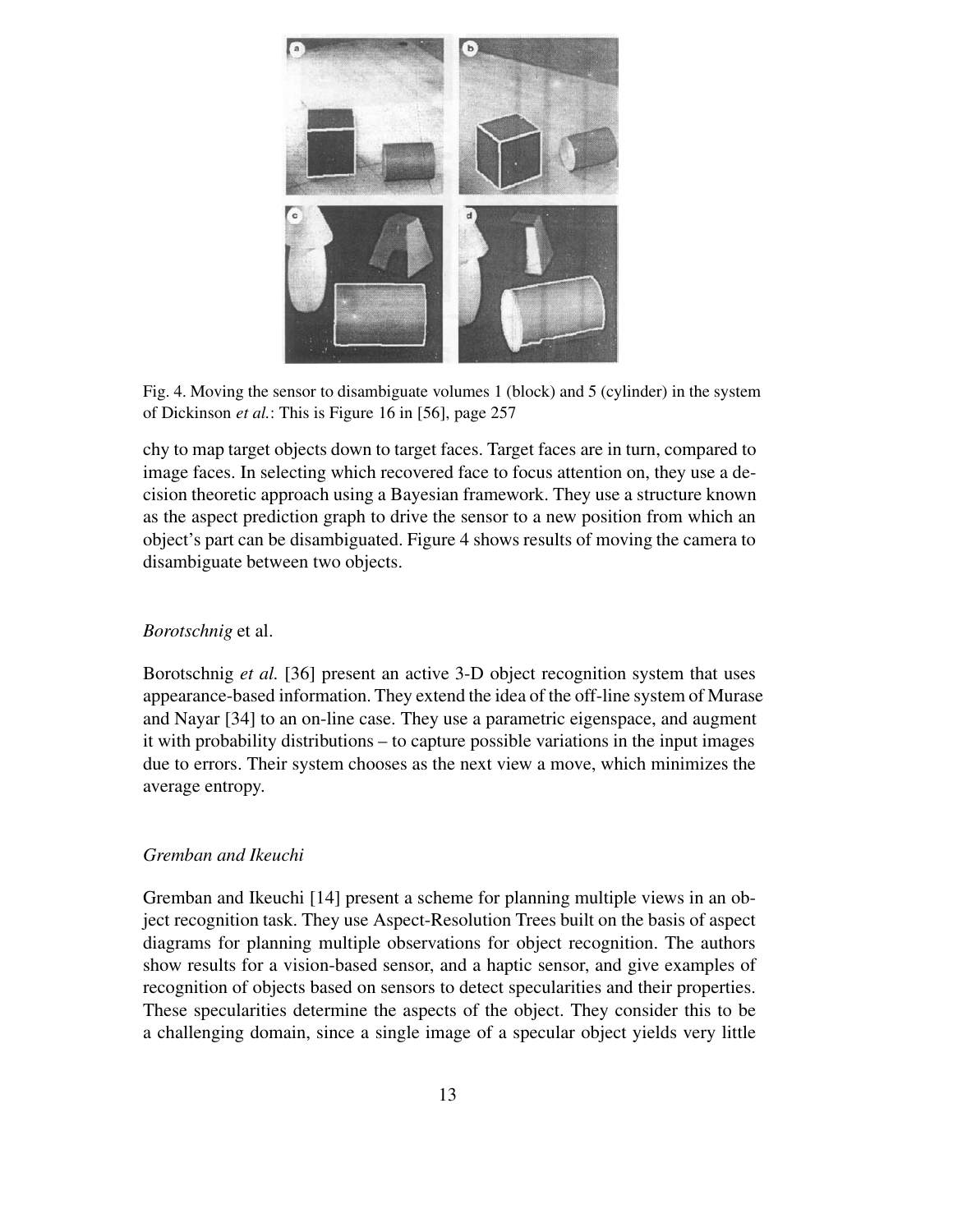| Sampling     |                |       |             |         |             |        |  |
|--------------|----------------|-------|-------------|---------|-------------|--------|--|
| Interval     | 1 <sup>o</sup> | $2^o$ | $4^{\rm o}$ | $6^{o}$ | $8^{\circ}$ | $10^o$ |  |
| Total tests  | 100            | 100   | 100         | 100     | 100         | 100    |  |
| Correct      | 99             | 97    | 69          | 46      | 26          | 34     |  |
| Incorrect    | 1              | 3     | 11          | 24      | 12          | 9      |  |
| Unresolvable | $\theta$       | 0     | 20          | 30      | 62          | 57     |  |

Table 2

Aspect resolution results for the system of Gremban and Ikeuchi [14]: Table 2, page 66 in the paper



Fig. 5. Aircraft models: one of the sets of models used for experimentation with our first system.

information about the overall object shape (specularity being a local phenomenon). Further, many different object poses can yield the same pattern of specularities. The authors show recognition results with three objects. Table 2 shows some recognition (aspect resolution) results for an object - a stylized jet.

# *Aspect Graph-based Modeling and Recognition using Noisy Sensors*

We propose a new on-line recognition scheme based on next view planning for the identification of an isolated 3-D object using a set of noisy feature detectors. We use our aspect graph construction scheme [54] to construct an aspect graph, given noisy feature data. The scheme uses a probabilistic reasoning framework for recognition and planning. Our hierarchical knowledge representation scheme encodes feature-based information about objects as well as the uncertainty in the recognition process. This is used both in the probability calculations as well as in planning the next view. The planning process is reactive – the system uses both the past history as well as the current observation to plan a move which best disambiguates between competing hypotheses about the identity of the object. Results clearly demonstrate the effectiveness of our strategy for a reasonably complex experimental set. Figure 5 shows a data set with fairly complex shapes, with a large degree of interpretation ambiguity corresponding to a view. We use very simple features: the number of horizontal and vertical lines in an image of the object, and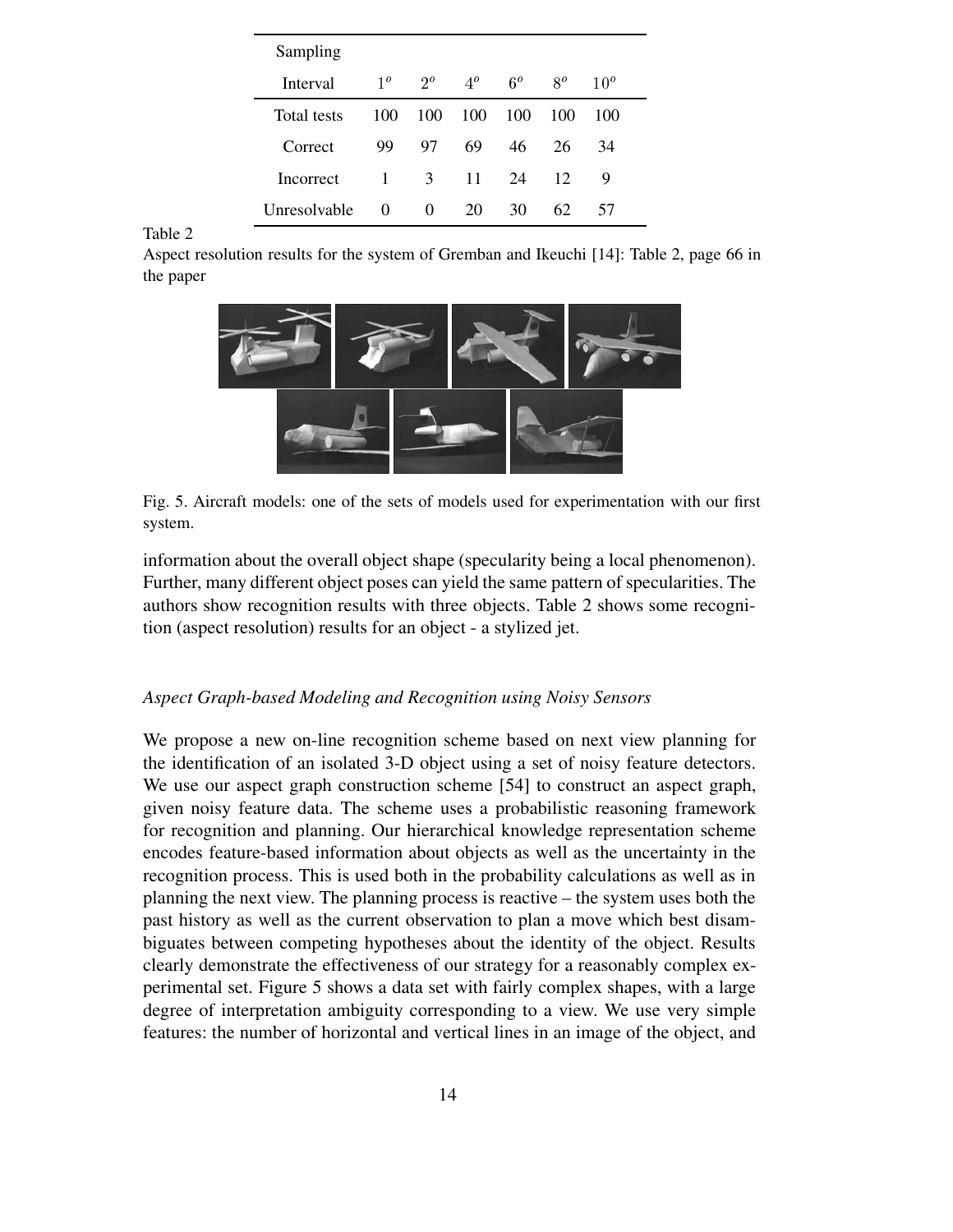

Fig. 6. Some experiments with our first system on a set of aircraft models, with the same initial view with respect to the feature set used. The numbers above the arrows denote the number of turntable steps. (The figure in parenthesis shows an example of recovery from feature detection errors)

the number of circles. Figure 6 shows examples of experiments with objects from the aircraft model base. The initial view in each of these examples has the same features: 3 horizontal and vertical lines each, and 2 circles. In Figure 6(b), the shadow of the left wing on the fuselage of the aircraft, the feature detector detects 4 vertical lines instead of 3, the correct number. Our error modeling and correction scheme enables the system to recover from this feature detection error. Papers [57] and [58] describe different stages of the work, and its different aspects.

# *Recognizing Large 3-D Objects through Next View Planning using Inner Camera Invariants*

Our second system uses a new on-line scheme for the recognition and pose estimation of a *large* isolated 3-D object, which may not entirely fit in a camera's field of view. We consider an uncalibrated projective camera, and consider the case when the internal parameters of the camera may be varied either unintentionally, or on purpose. We use a new class of invariants for complete 3-D Euclidean pose estimation – *Inner Camera Invariants*, image-computable functions which are invariant to the internal parameters of a camera [72]. We propose a part-based knowledge repre-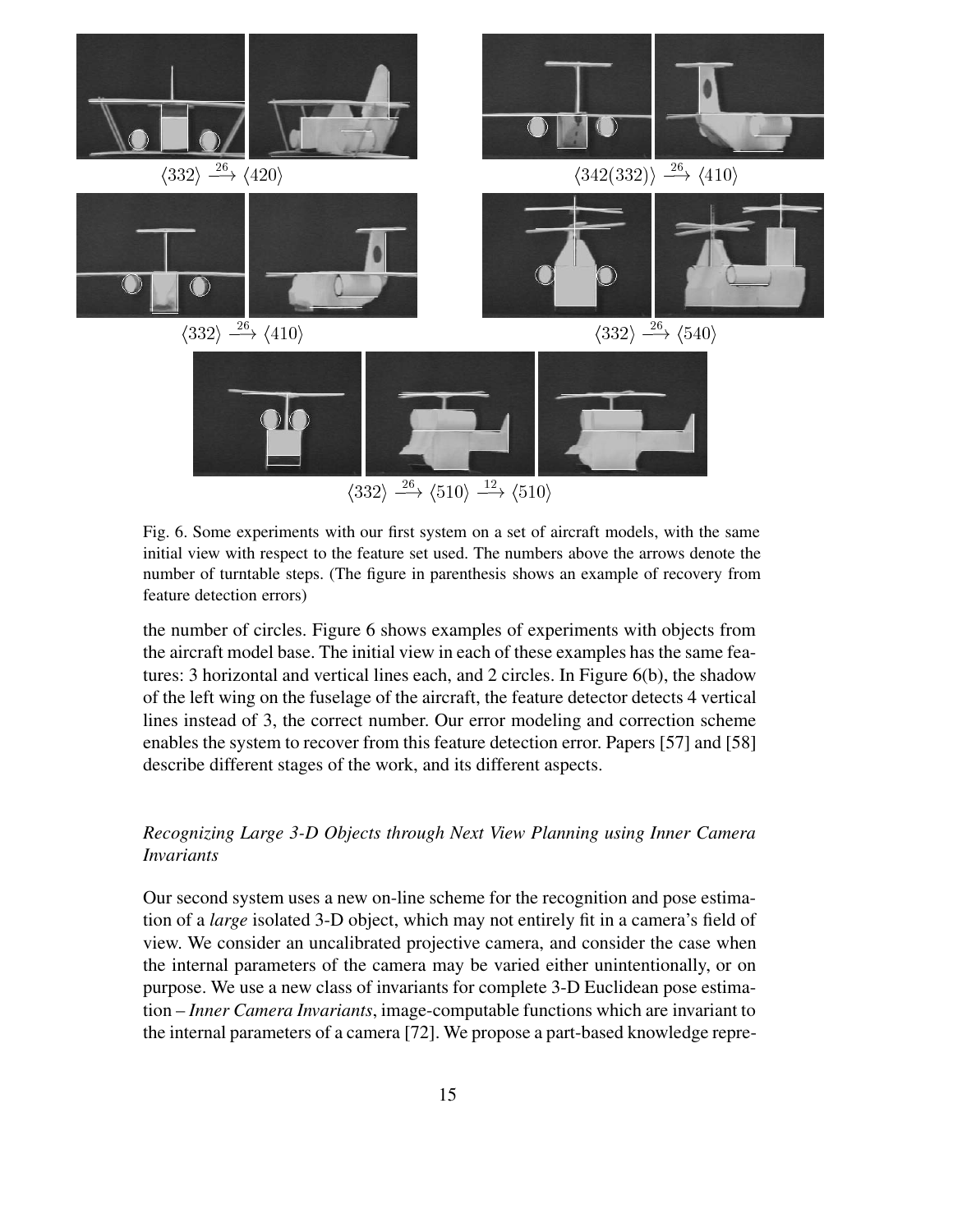

Fig. 7. For the same first two views, we progressively zoom-out the camera in three stages. (a), (b) and (c) depict the three views which the camera sees, for the third view. This does not affect the recognition system in any way – the system identifies the object and the camera pose accurately in each case.

sentation scheme. We consider a very general definition of the word 'part' – A view of an object contains 2-D or 3-D **parts** (which are detectable using 2-D or 3-D projective invariants, for example), and other 'blank' or 'featureless' regions (which does not have features detectable by the feature detectors). Thus, according to our formulation, an object is composed of parts, but is not partitioned into a collection of parts. The scheme uses a probabilistic reasoning framework for recognition and next view planning. We show results of successful recognition and pose estimation even in cases of a high degree of interpretation ambiguity associated with the initial view. We have experimented with a set of architectural models. Figure 2(a) shows such an example. Such a view could have come from any of the three models, different views of which are shown in Figure 2(b), (c) and (d), respectively. Figure 7 shows an example of correct object recognition and pose estimation, in a case when the internal parameters of the camera change – a zoom-out operation, in this case. (Details in [59]).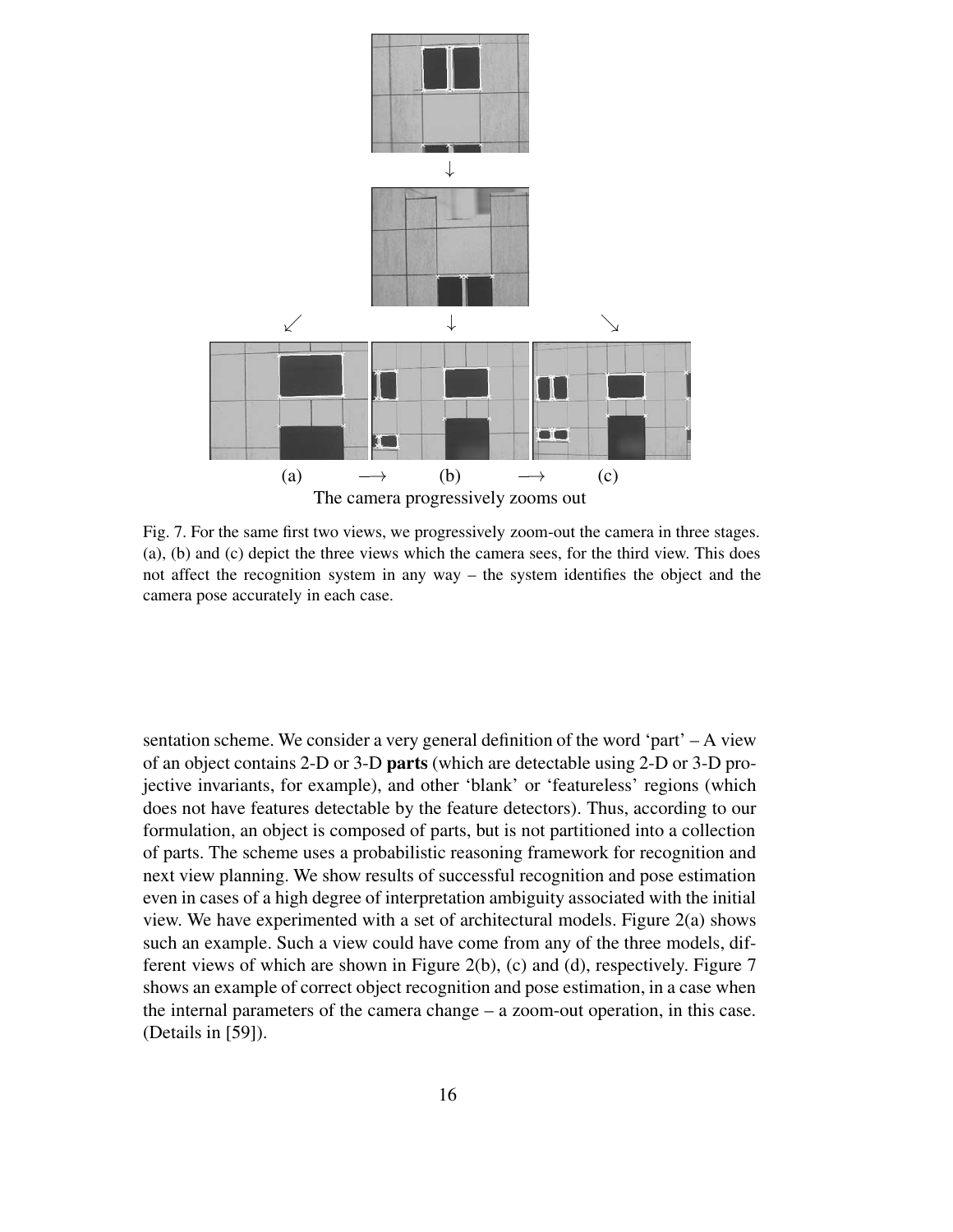### **3 A Comparative Analysis of Active Object Recognition Systems**

Active recognition systems have been proposed which can work with different assumptions about the nature of the sensors and the environment, the degrees of freedom between the object and the sensor, and the object models themselves. We discuss the following issues with respect to different active 3-D object recognition systems:

(1) *Features used for modeling and view recognition*

While many approaches such as those of Hutchinson and Kak [55] and Liu and Tsai [70] use geometric features, the scheme of Gremban and Ikeuchi [14] is independent of the features used. The latter present results with geometric and photometric information. Our work on isolated 3-D object recognition through next view planning [57], [58] is also independent of the specific features used for modeling and view recognition. Appearance-based methods such as that of Borotschnig *et al.* [36] use pixel information from an entire image. Dickinson *et al.* [56] use volumetric primitives, which are associated with a high feature extraction cost. The same is true for the super-ellipsoids of Callari and Ferrie [71].

(2) *The system setup and viewing geometry*

Existing systems such as those of Hutchinson and Kak [55], Liu and Tsai [70], Callari and Ferrie [71], Dickinson *et al.* [56], Gremban and Ikeuchi [14], and Borotschnig *et al.* [36] assume that the object completely fits into the camera's field of view. Borotschnig *et al.* [36] assume a single degree of freedom (hereafter, DOF) between the object and the sensor. While Gremban and Ikeuchi [14] have experimented with such a case, they propose extensions to higher degrees of freedom. Most multiple view-based approaches using geometric features, implicitly or otherwise, assume the camera model to be orthographic. While our work on aspect graph-based modeling and recognition [57], [58] assumes a 1-DOF case and an orthographic camera, the work on part-based recognition of large 3-D objects considers the most general 6- DOF case, and a commonly used projective camera model. The latter does not assume that the object fits into the camera's field of view. Additionally, it is independent of the internal parameters of the camera.

(3) *Efficient representation of knowledge about object models*

The knowledge representation scheme should support an efficient mechanism to generate hypotheses on the basis of the evidence received. It should also play a role in optimally planning the next view. Dickinson *et al.* [56] use a hierarchical representation scheme based on volumetric primitives. Due to the non-hierarchical nature of Hutchinson and Kak's system [55], many redundant hypotheses are proposed, which have to be later removed through consistency checks. In our work on aspect graph-based modeling and recognition, the hierarchical knowledge representation scheme and probabilistic hypothesis generation mechanism itself refines feature evidence through different lev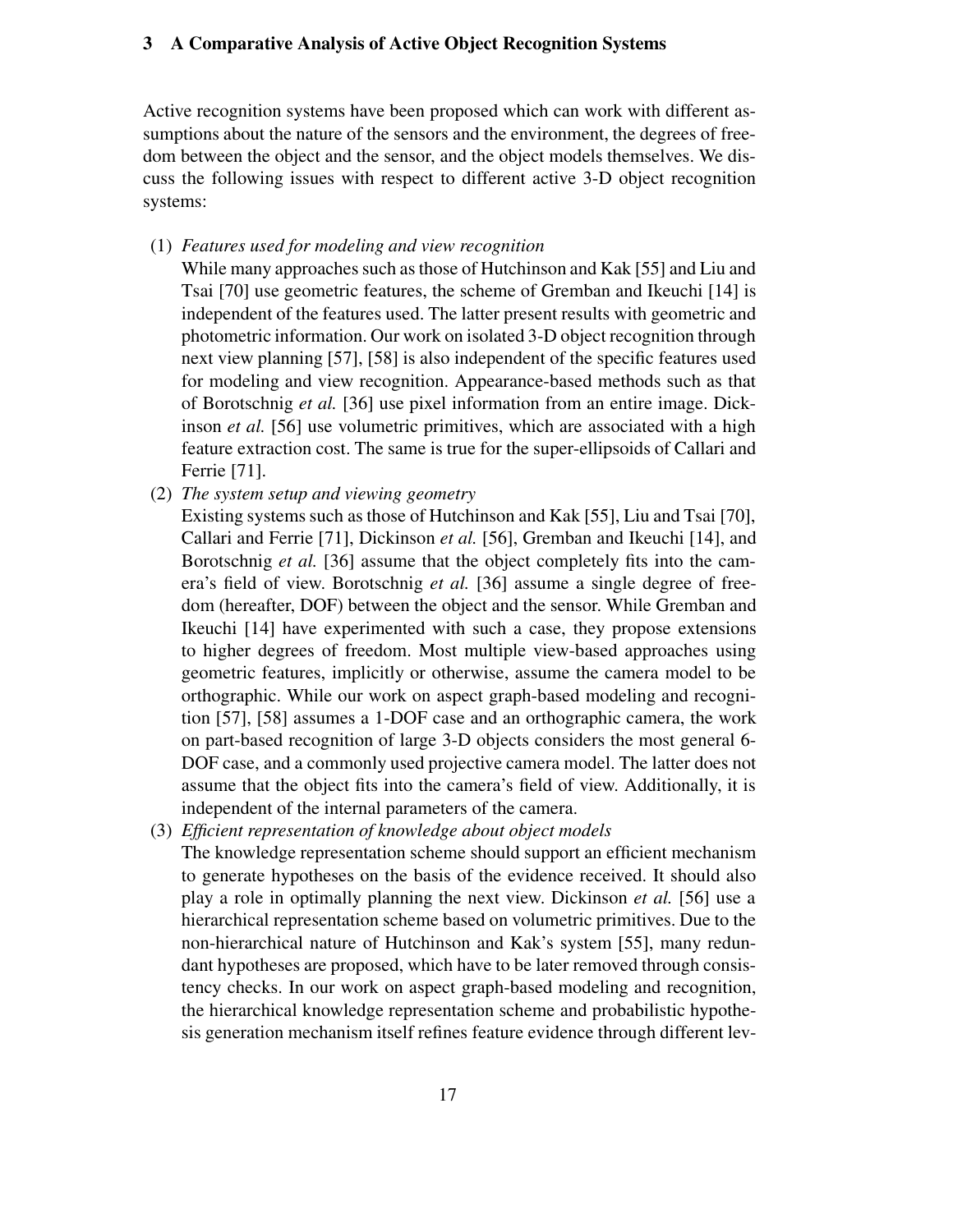els – leading to simpler evidence propagation and less computational cost [57], [58]. Borotschnig *et al.* [36] use a parametric eigenspace-based representation, which is associated with a high storage and processing cost.

(4) *Speed and efficiency of algorithms for both hypothesis generation and next view planning*

Hypothesis generation should be fast, and incur minimal error. The next view planning strategy acts on basis of these hypotheses. In Hutchinson and Kak's system [55], the polynomial-time formulation overcomes the exponential time complexity associated with assigning beliefs to all possible hypotheses. However, their system still has the overhead of intersection computation in creating common frames of discernment. Consistency checks have to be used to remove the many redundant hypotheses produced earlier. Though Dickinson *et al.* [56] use Bayes nets for hypothesis generation, their system incurs the overhead of tracking the region of interest through successive frames.

(5) *Nature of the next view planning strategy*

The planning scheme should ensure adequate discriminatory ability between views common to more than one object in the model base. The cost incurred in this process should also be minimal. The system should, preferably be on-line and reactive – the past and present inputs should guide the planning mechanism at each stage. While schemes such as those of Borotschnig *et al.* [36] and our systems [57], [58], [59] are on-line, that of Gremban and Ikeuchi [14] is not. An off-line approach may not always be feasible, due to the combinatorial nature of the problem. An on-line scheme has the additional capability to react to unplanned situations, such as errors.

(6) *Uncertainty handling capability of the hypothesis generation mechanism* Approaches such as those of Gremban and Ikeuchi [14], and Liu and Tsai [70] are essentially deterministic. An uncertainty-handling mechanism makes the system more robust and resistant to errors compared to a deterministic one. Dickinson *et al.* [56], Borotschnig *et al.* [36] and our systems [57], [58], [59] use Bayesian methods to handle uncertainty, while Hutchinson and Kak [55] use the Dempster-Shafer theory. In the work of Callari and Ferrie [71], the ambiguity in super ellipsoid-modeled objects is a function of the parameters estimated, on the basis of which the next move is determined. Schiele and Crowley [38] use a transinformation-based mechanism to propose the next move.

### **4 Active Scene Analysis Systems**

The aims and domains of scene analysis systems are extremely diverse – even though active sensing and recognition usually form a common thread in each of them. Given their diverse natures, systems for scene analysis generally use specialized schemes for knowledge representation. They use these in conjunction with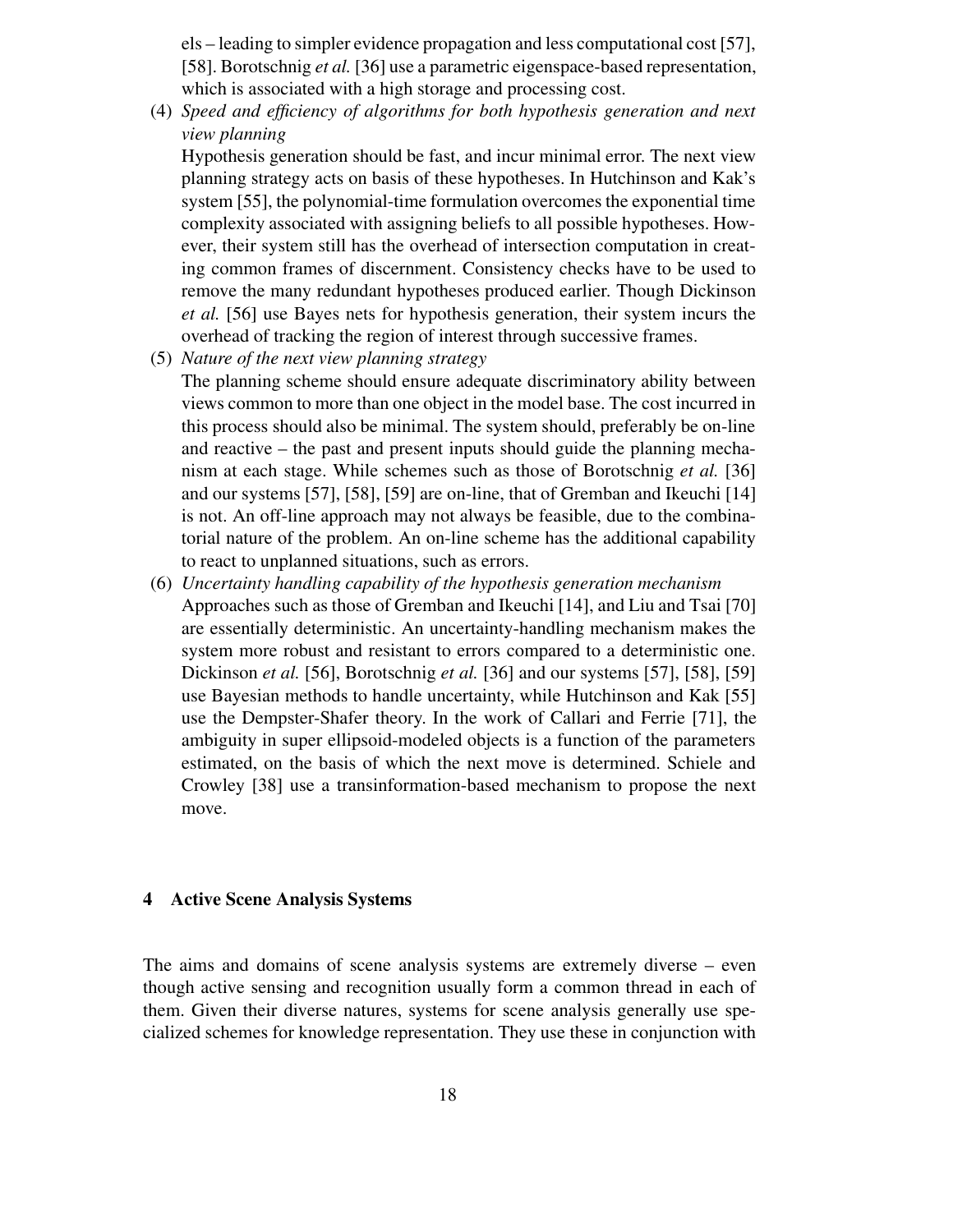the recognition and analysis strategies. In this section, we review some important classes of scene analysis systems, and their information representation and control schemes.

# *4.1 Next View Planning for Data Acquisition: Range Images*

Maver and Bajcsy [73] present a strategy for next view planning which exploits occlusion information. The system exploits characteristics of the sensing process, to acquire yet-unknown 3-D information about the scene of interest. A related approach is that of Massios and Fisher [74]. The authors also use range images, and propose a quality criterion. This quality criterion aims at obtaining views that improve the overall range data quality of the imaged surfaces. Another recent approach is that of García, Velázquez and Sappa [75]. They present a two stage algorithm for determining the next view, using range images. The first stage applies a voting scheme that considers occlusion edges. Most of the surfaces of the scene are recovered this way. The second stage fills up the remaining holes through a scheme based on visibility analysis.

A related intensity image-based approach is one of recovering the surface shape with an active sensor. We discuss this in the following section.

# *4.2 Active Recovery of Surface Shape using Intensity Images*

Kutulakos and Dyer [76] present an approach for recovering surface shape from an occluding contour of an object, using an active sensor. They use the fact that if the viewing direction is along a principal direction for a surface point whose projection is on the contour, it is possible to recover the surface shape (curvature).

# *4.3 Scene Geometry Interpretation and Exploration*

Whaite and Ferrie [77] present a system for the interpretation of scene geometry in the form of parametric volumetric models. They describe ambiguity as a local probabilistic property of the misfit error surface in the parameter space of super-ellipsoid models. They propose a technique that uses this information to plan for the next view – which minimizes the ambiguity of subsequent interpretation. Marchand and Chaumette [78] present an autonomous active vision system for 3- D reconstruction of static scenes. They do not assume any prior knowledge of the number, localization, and the dimension of the different objects in the given scene. A controlled structure-from-motion method is used for reconstruction. This allows an optimal estimation of parameters of geometrical primitives. They present two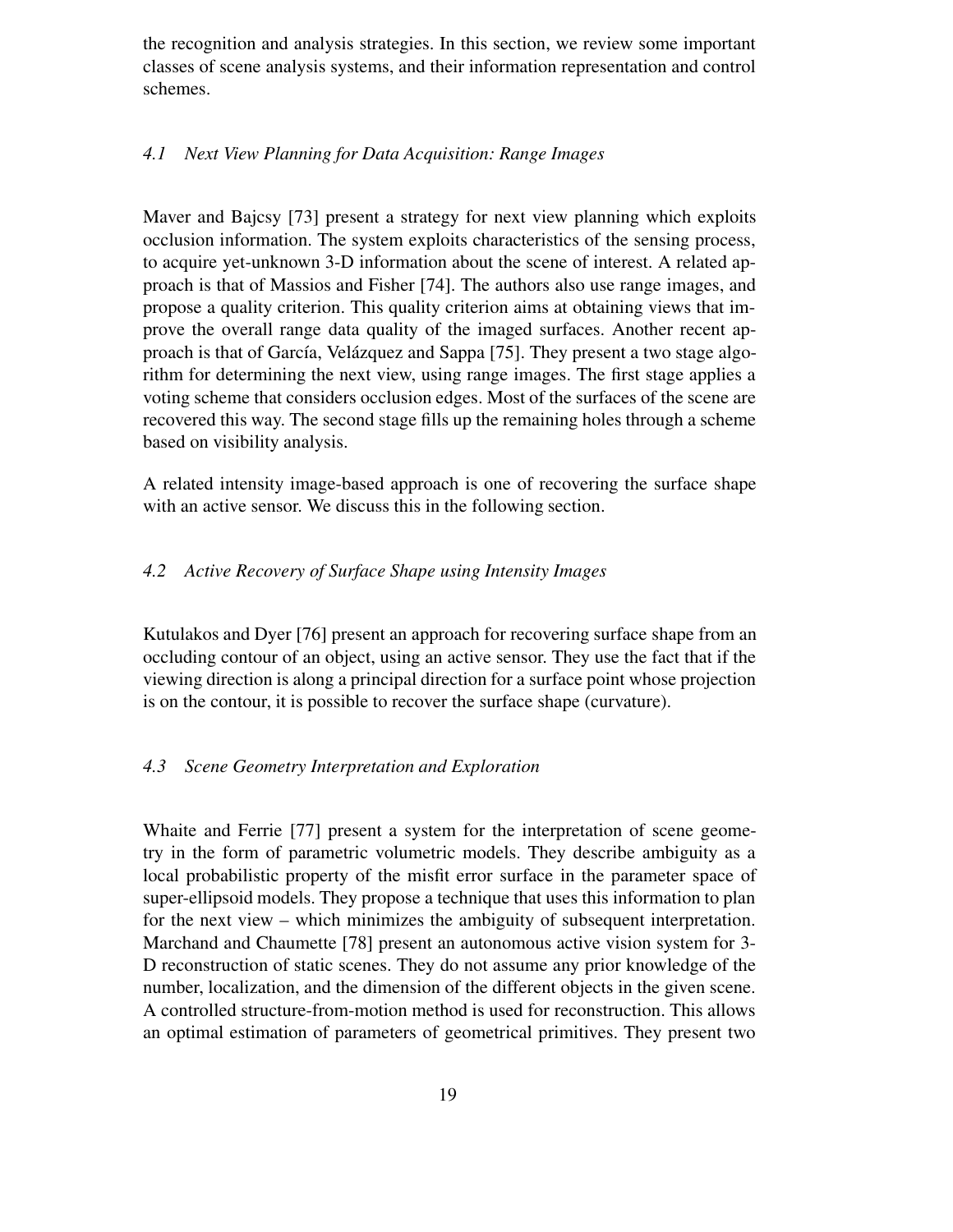algorithms to ensure exploration of the scene. The first is an incremental reconstruction algorithm based on the use of a prediction/verification scheme involving decision theory and Bayes nets. The second algorithm is based on the computation of new viewpoints for the complete reconstruction of the 3-D scene.

# *4.4 Systems for 'Finding Waldo': Incorporating Colour and Other Cues*

Grimson and co-workers [79] present an attentive active visual system which integrates visual cues to fixate candidate regions in which to recognize a target object. The system combines colour and stereo cues to perform figure/ground separation.

The following section describes an important paradigm in visual search namely, using intermediate objects.

# *4.5 Using Intermediate Objects to Enhance Visual Search*

Wixson and Ballard [80] describe an active vision system that use intermediate objects to improve the efficiency of visual search. They show examples of trying to search for an object using an active camera, whose internal and external parameters can be varied, and which is also capable of foveal processing. They propose *indirect searches* to be more efficient as compared to direct searches for an object, in two cases. The first is when intermediate objects can be recognized at low resolutions and hence found with little extra overhead. The second is when they significantly restrict the area that must be searched for the target. Indirect searches use spatial relationships between objects to repeatedly look for intermediate objects, and look for the target object in the restricted region specified by these relationships. The authors present a mathematical model of search efficiency that identifies the factors affecting efficiency and can be used to predict their effects. They report that in typical situations, indirect search provides up to about an 8-fold increase in efficiency.

#### *4.6 Selective Attention for Scene Analysis*

Rimey and Brown [25] suggest the use of Bayes Nets for scene analysis through selective attention. They mention that the efficiency of a selective vision system comes from processing the scene only where necessary, to the level of detail necessary, and with only the necessary operators. Their system *TEA-1* uses not only the prior knowledge of a domain's abstract and geometrical structure, but is also reactive – it also uses information from a scene instance gathered during analysis. The knowledge representation is through 4 kinds of Bayes Nets, (the PART-OF net,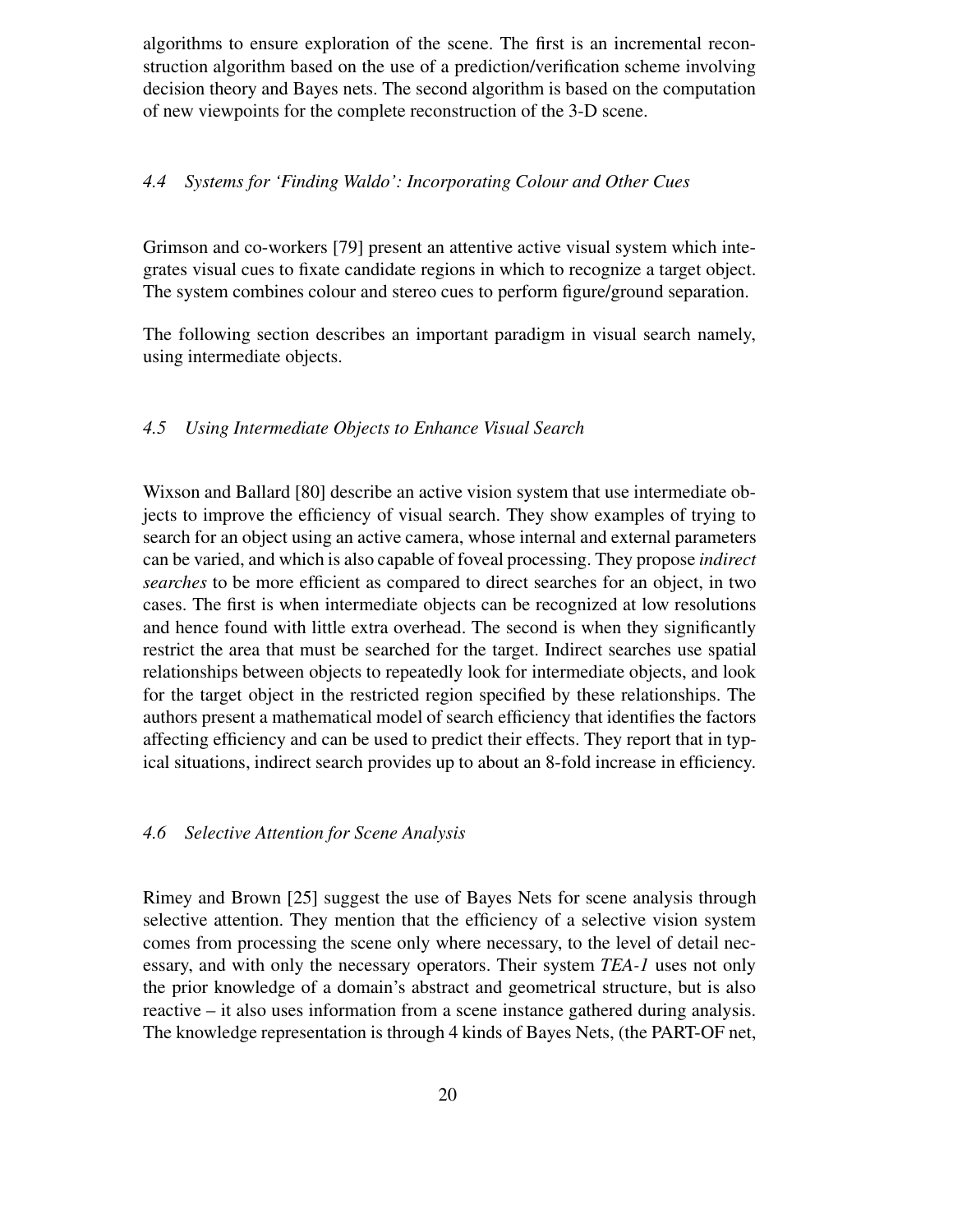

Fig. 8. An example of Rimey and Brown's system [25] trying to locate a cup - the change in its expected area as the system gathers evidence. This is Figure  $9(e)$ –(h) in the paper, on page 187.

the expected area net, the IS-A tree, and the task net) which are used to store different kinds of domain knowledge. TEA-1 uses benefit-cost analysis for the control of visual and non-visual actions. The authors show the application of TEA-1 in analyzing dinner table scenes. Figure 8 shows an example of the system trying to locate a cup in a dinner table scene. Jensen, Christensen and Nielsen [81] adopt a similar approach. The conditional probabilities for their Bayesian network is obtained by subjective assessment. They show results on a network for discrimination between a British and a Continental breakfast table scene.

# *4.7 Dynamic Relevance in a Vision-Based Focus of Attention Strategy*

Baluja and Pomerleau [82] use the concept of Dynamic relevance in their visionbased focus of attention strategy. The system ascertains the relevance of inputs by exploiting temporal coherence. In their system, relevance is a time-varying function of the previous and current inputs. It dynamically allocates relevance to inputs by using expectations of their future values. The expectation of what features will be there in the next frame decides which portion of the next visual scene will be focused on. The system uses a neural network with an input layer, a hidden layer and two sets of units in the output layer: one for the output, and one for the recon-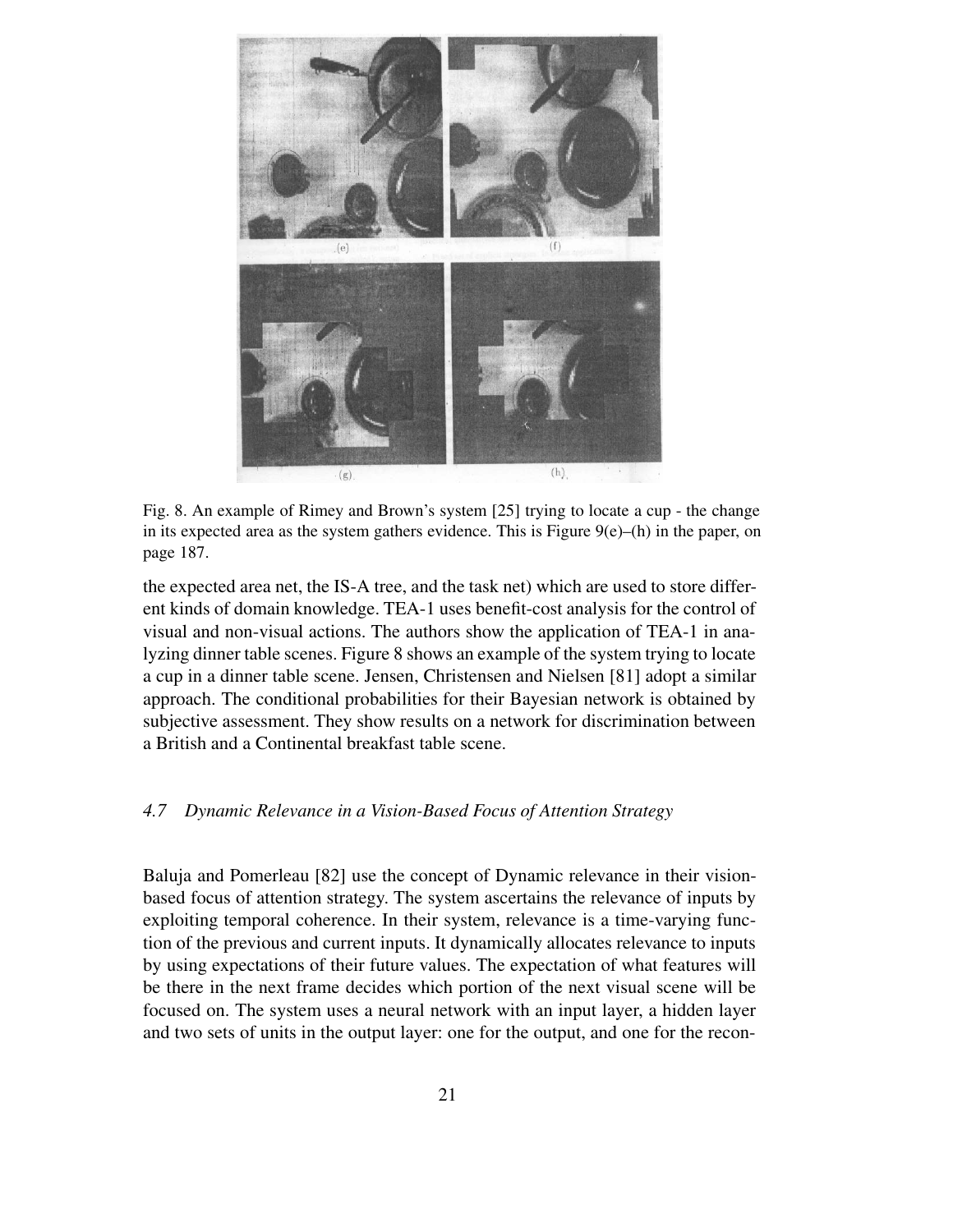

Fig. 9. A task-specific belief network in the system of Buxton and Gong [83] (Figure 6 on page 448). This belief network captures dependent relationships between the scene layout and relevant measures in motion segmentation and tracking, for their traffic surveillance application.

structed inputs. The weights between the input layer and the hidden layer, and those between the hidden layer and the outputs are trained to reduce the task error alone. The weights between the hidden layer and the reconstructed inputs are trained to reduce prediction error only. The architecture further has a feedback between the reconstructed 'next' inputs, and the input layer. The input layer actually uses the concept of a saliency map to make the system use filtered inputs. Thus, the information that is not relevant to the task will not be encoded in the hidden layer. The authors demonstrate the application of their ideas in various environments – visionbased autonomous control of a land vehicle, vision-based hand tracking in cluttered scenes, and the detection of faults in the plasma-etch step of semiconductor wafers.

# *4.8 Visual Surveillance*

Buxton and Gong [83] present a visual surveillance system for tracking moving objects and interpreting their patterns of behaviour. They use conceptual knowledge of both the scene and the visual task to provide constraints to the problem. The control of the system is through dynamic attention and selective processing. The authors use belief networks to model dynamic dependencies between parameters involved in visual interpretation. Figure 9 shows an example of a an applicationspecific belief network used in their system. They present experimental results on a traffic surveillance application, using a fixed pre-calibrated camera model and precomputed ground plane geometry. To recognize different objects in the scene, they use volumetric models. The system tracks objects across frames.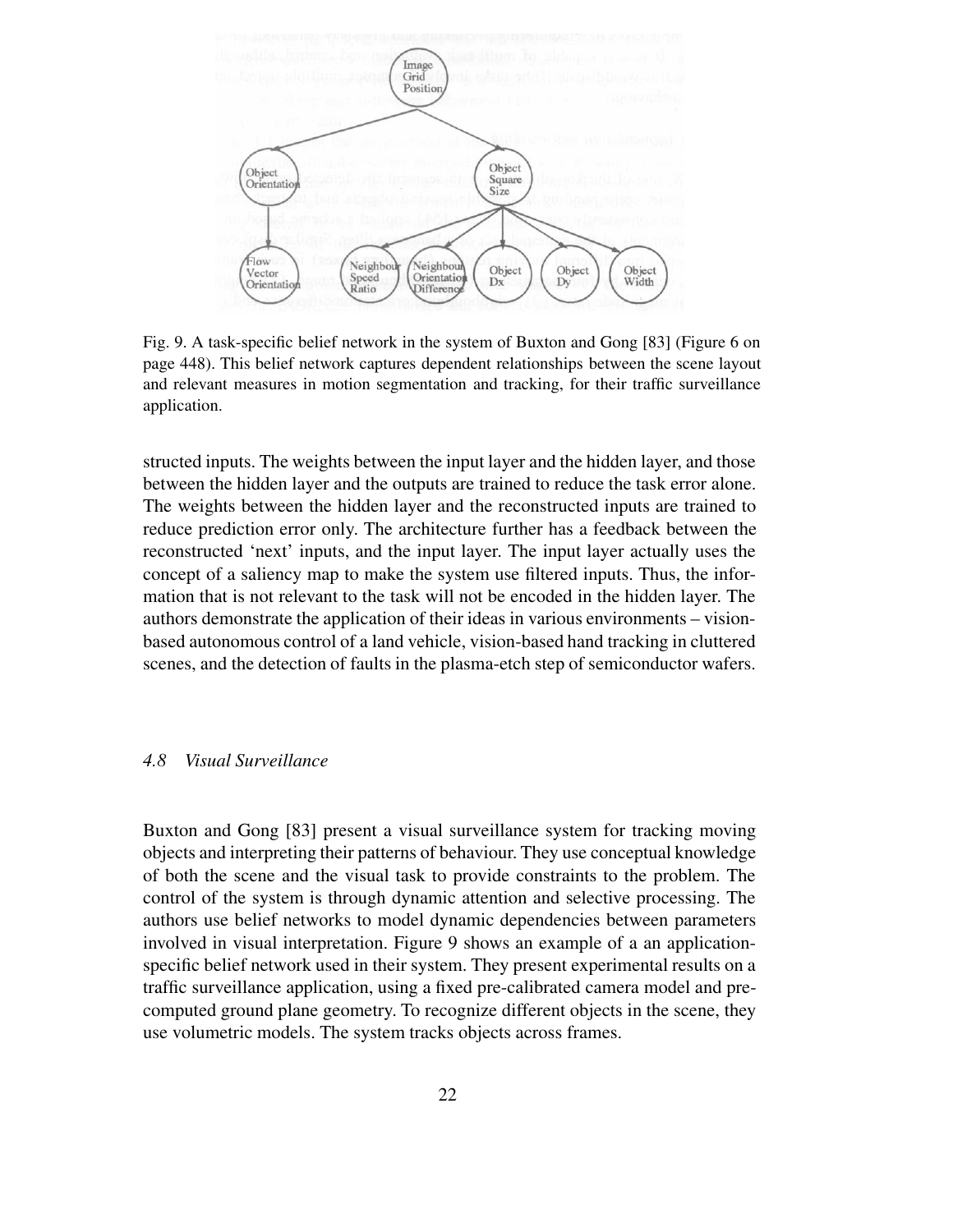Nashashibi and co-workers [84] describe a system for indoor scene terrain modeling using multiple range images. This relies on two grid-based representations: the local elevation map, and the local navigation map. The authors describe their interpolation method to build their grid-based representation of the terrain – the local elevation map. Elevation data are used to build a symbolic grid representation call the local navigation map. Here, each terrain patch is assigned to a pre-defined class of terrain. They do not assume any *a priori* world model or landmarks to be available. Lebègue and Aggarwal [85], [86] propose a scheme for the extraction an interpretation of of semantically significant line segments for a mobile robot. The detection and interpretation processes provide a 3-D orientation hypothesis for each 2-D segment. This is used to estimate the robot's pose, and delimit the free space visible in the image. A motion stereo algorithm uses the orientation data to fully estimate the 3-D Euclidean structure of the scene.

Faugeras, Ayache and Faverjon [87] also use visual cues for map-building. This paper proposes a method to build visual maps by combining noisy stereo measurements. The authors propose the idea of a Realistic Uncertain Description of the Environment (RUDE) which incorporates local information – it is attached to a specific reference frame, and incorporates both geometrical information, as well as the related uncertainty information. They relate this to pixel uncertainty, and show how the RUDE corresponding to different frames can be used to relate them by a rigid displacement, and a measure of its uncertainty. Finally, they use the relations between frames to update the associated RUDE and decrease the uncertainty. In a more recent work, Faugeras [88] describes deterministic computational geometry-based methods for map building. Tirumalai, Schunck and Jain [89] address the problem of building an environmental map utilizing sensory depth information from multiple viewpoints. They represent the environment in the form of a finite-resolution 3-D grid of voxels. The system uses the Dempster-Shafer theory for multi-sensory depth information assimilation.

Asada [90] extends the work of Elfes [91] (whose system uses sonar data) and proposes a method for building a 3-D world model for sensory data from from outdoor scenes. His system allows for different sources of input data, such as range and video data. Figure 10 shows the architecture of the system. First, a range image ('physical sensor map') is transformed to a height map ('virtual sensor map') relative to a mobile robot. the height map is segmented into unexplored, occluded, traversable and obstacle regions from the height information. The system classifies obstacle regions into artificial objects or natural objects according to their geometrical properties such as slope and curvature. Height maps are integrated into a local map by matching geometrical parameters and updating region labels.

Thrun [92] presents an approach that allows mobile robots to automatically se-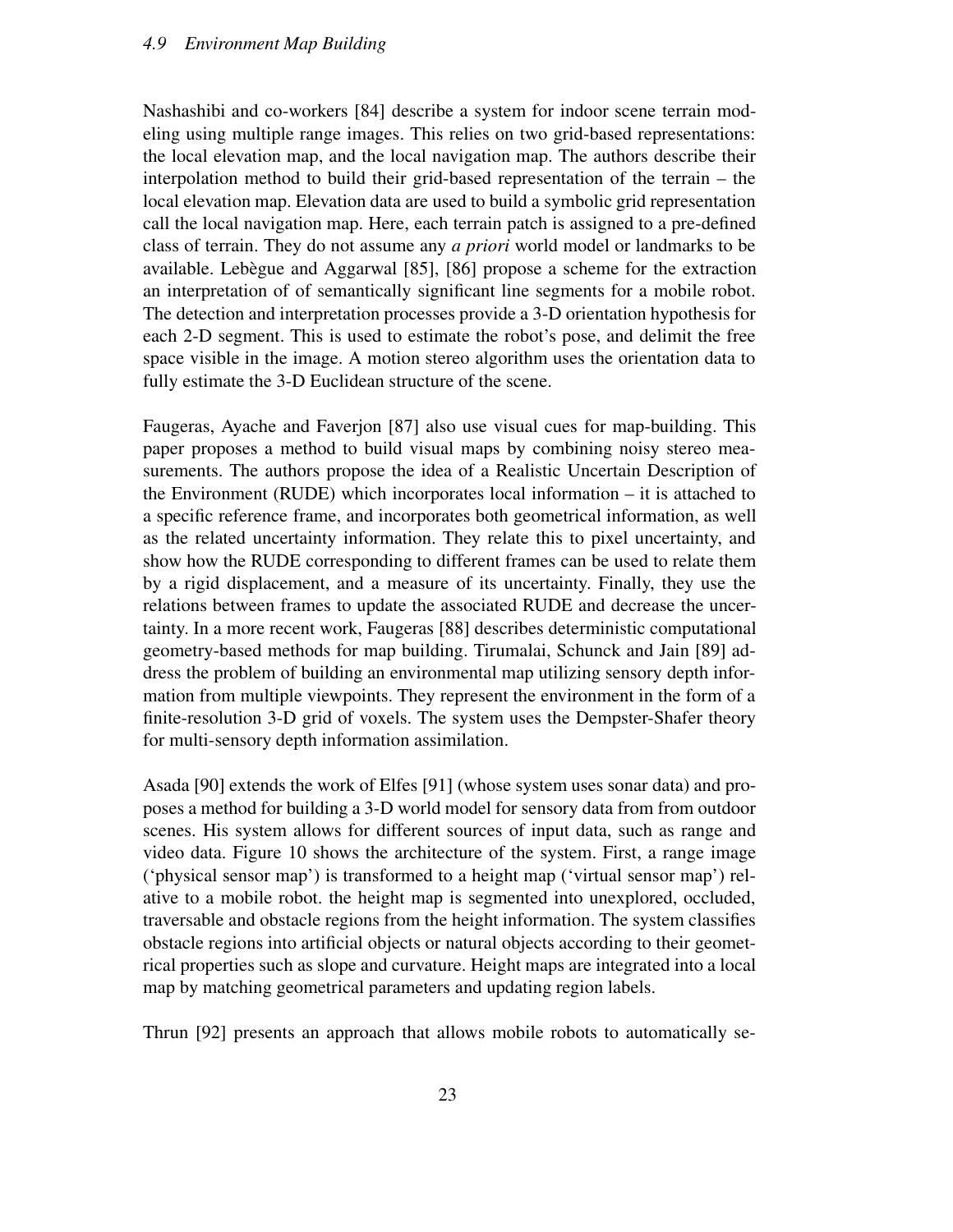

Fig. 10. Overview of the map building system in [90]: Figure 2, page 1328.

lect landmarks. Landmarks are chosen based on their utility for localization. He achieves this task by training landmark detectors so as to minimize the *a posteriori* localization error that the robot is expected to make after querying its sensors. The system trains a set of neural networks, each of which maps sensor input to a single value estimating the presence or absence of a particular landmark. He shows that using active perception helps in faster localization than with a static camera configuration. In [93], Thrun, Burgard and Fox address the problem of building large-scale geometric maps of indoor environments with mobile robots. In their experiments, they investigate a restricted version of the map-building problem, where a human operator tele-operates the robot through an environment. They pose the map-building problem as a constrained, probabilistic maximum-likelihood estimation problem. They demonstrate experimental results in cyclic environments of sizes up to 80 by 25 metres.

Map building strategies use two major paradigms to represent the environment – grid-based, and topological. While grid-based methods produce accurate metric maps, their complexity often prohibits efficient path planning. (Schiele and Crowley [94] examine the problem of pose estimation using occupancy grids.) Topological maps do not suffer from this problem. However, accurate and consistent topological maps are often difficult to learn and maintain in large-scale environments. Thrun [95] proposes an approach that integrates both paradigms. The approach learns grid-based maps using artificial neural networks and Bayesian integration of sensor output. Topological maps are generated on top of the grid-based maps by partitioning the latter into coherent regions. The paper presents results for autonomous exploration, mapping and operation of a mobile robot in populated multi-room environments.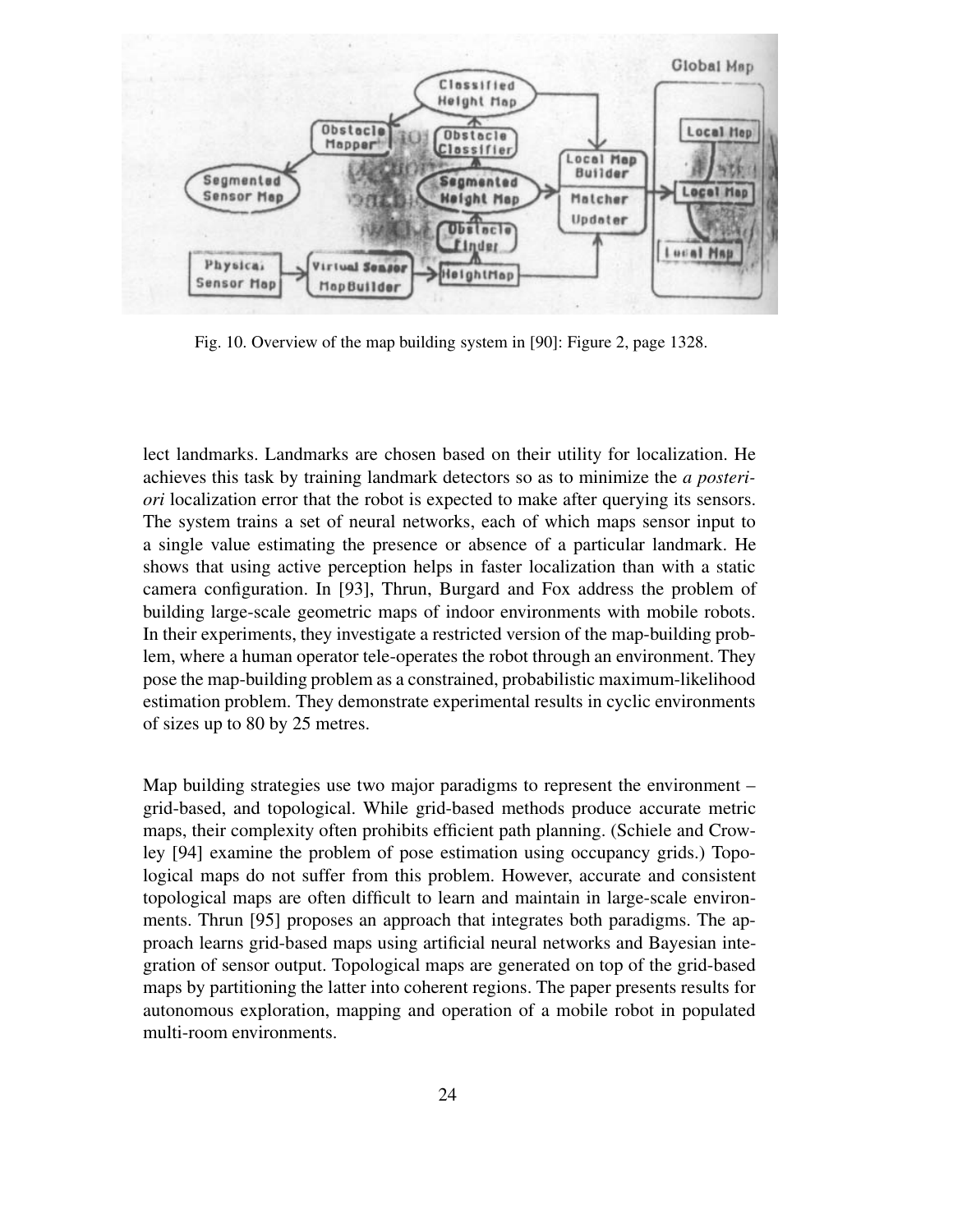### *4.10 Reactive Robot Navigation*

Basri and Rivlin [96] present a method of representation that may be useful for a reactive vision-based navigating robot. The authors extend the work of Ullman and Basri [97] on recognition by a linear combination of models. They analyze three basic tasks in autonomous robot navigation namely, localization, positioning and homing. They define localization as the act of recognizing the environment *i.e.*, assigning consistent labels to different locations. Positioning is the act of computing the coordinates of the robot in the environment. Homing is the task of returning to a previously visited position. The authors represent a scene as a set of 2-D views and predict the appearances of novel views by linear combinations of the model views. They assume weak perspective projection. For the case when the weak perspective assumption is invalid, they propose using either a larger number of models, or an iterative solution for perspective distortions. They present a method for localization from only a single 2-D view without calibration. They have a similar method for positioning, and a simple qualitative algorithm for homing.

Kosaka and Kak [98] present a fast vision-guided robot navigation system FINALE using model-based reasoning and the prediction of uncertainties. Although this system is primarily meant for a path planning task, many ideas presented here are relevant for scene interpretation as well. The vision system maintains a model of uncertainty and keeps track of the growth of uncertainty as the robot travels towards the goal position. For example, the uncertainty with respect to a line is modeled as the convex hull for the two ellipses of uncertainty at the end-points of the line. These ellipses of uncertainty depend on the mean vector and covariances matrices of the uncertainty in position associated with the end points of the line. The system uses these uncertainty estimates to predict bounds on the locations and orientations of landmarks expected to be seen in a monocular image. There is a sequential reduction in uncertainty as each image feature is matched successfully with a landmark, allowing subsequent features to be matched more easily.

Fennema *et al.* [99] describe an autonomous robot navigation system at the University of Massachusetts, Amherst. Model-based processing of the visual sensory data is the primary mechanism used for controlling movement through the environment, measuring progress towards a given goal, and avoiding obstacles. They assume a partially modeled unchanging environment containing no unmodeled obstacles. the system integrated perception, planning and execution of actions. The system models the environment using a CAD modeler. The system uses reactive planning processes that reason about landmarks that should be perceived at various stages of task execution. The correspondence information between image features and expected landmark locations (the system uses line features) is used at several abstraction levels to ensure proper plan execution. For example, when the image of a landmark moves differently from what is expected, the system makes corrections to the motor system. The system proposes partially-developed tentative plans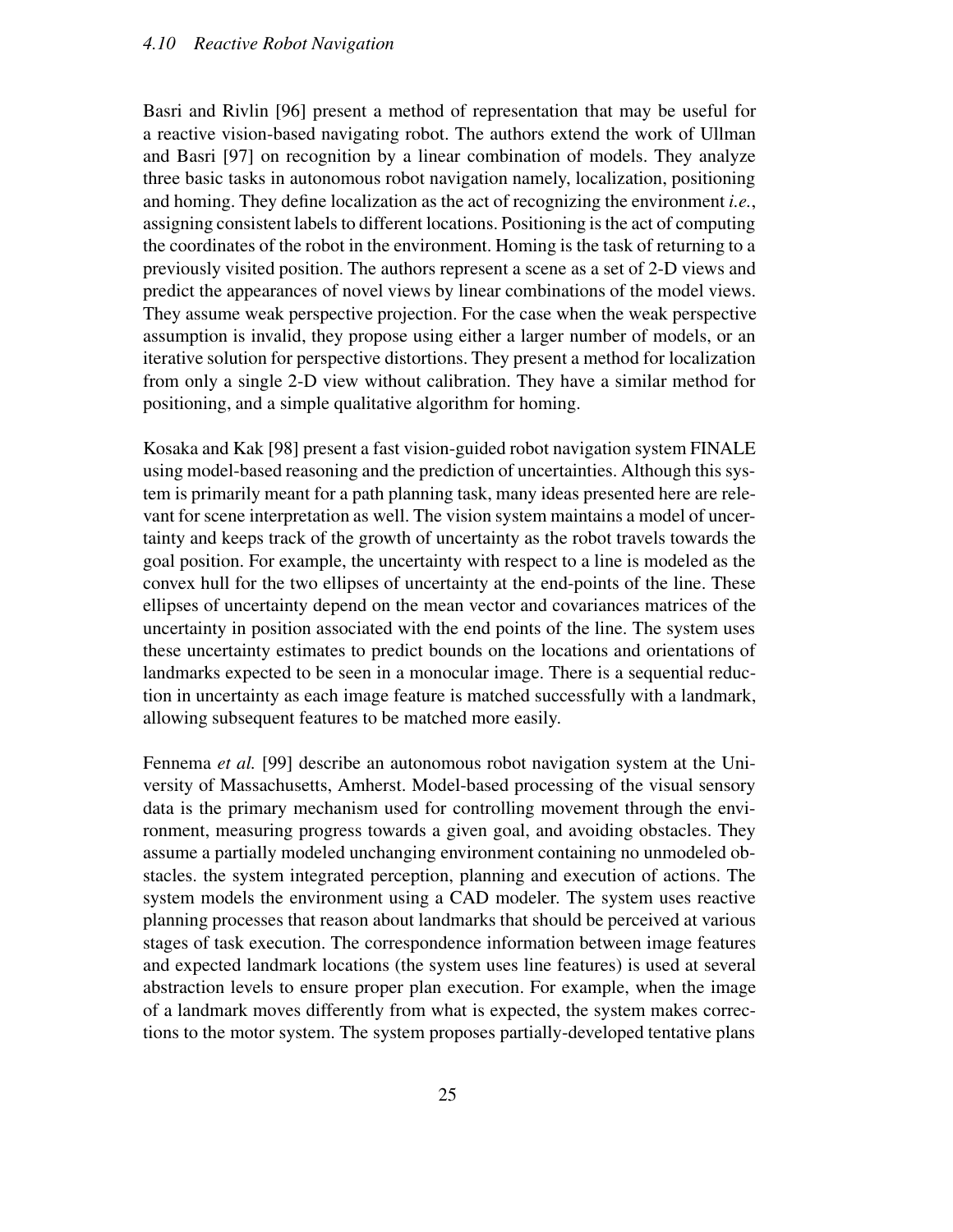about what action to take next. These are developed depth-first with less developed details away from the current location. Failures trigger changes in plans at various levels. Landmarks selected from the model are used to steer the robot. Chenavier and Crowley [100] describe a method for position estimation for a mobile robot, using vision-based and odometric information. The system uses landmarks for correcting the position and orientation of a robot vehicle. There are numerous other examples of landmark-based navigation strategies *e.g.*, Levitt and Lawton [101], Onoguchi *et al.* [102],

Burgard *et al.* [103] present a modular and distributed software architecture of an autonomous interactive tour-guide robot. The architecture integrates localization, mapping, collision avoidance, planning and various modules concerned with user interaction and Web-based tele-presence. The authors demonstrate results of the deployment of their system in a densely populated museum for a period of six days. Chen and Tsai [104] present a incremental-learning-by-navigation approach to vision-based autonomous land vehicle (ALV) guidance in indoor environments. The approach consists of three stages – initial (manual) learning, navigation and model updating. In the navigation stage, the ALV moves along the learned environment automatically. It locates itself by model matching, and records necessary information for model updating. The approach uses information about vertical lines. In the model-updating stage, the system refines the learned model off-line. A more precise model is obtained after each navigation-and-update iteration. The authors show results on a real ALV in indoor corridors.

# **5 An Analysis of Scene Interpretation Systems**

Similar to our analysis of object recognition schemes, we analyze different scene analysis systems on the basis of the following issues:

- (1) *Features used for modeling and view recognition*
	- Existing scene analysis systems primarily work with geometric features, irrespective of whether they are obtained from a vision-based sensor, a range sensor, a haptic sensor, or ultrasonic sensors. Systems such as that of Grimson *et al.* [79] additionally use colour information.
- (2) *The system setup and viewing geometry*

Object data acquisition systems, and systems for recovering surface shape, both assume that the object completely fits into the sensor's field of view. For the other application areas, the entire scene may not fall within the sensor's field of view. The aim of these systems is to use the sensor in a purposive manner, to fulfill its task. The sensors for scene analysis applications typically have three translational and one rotational degree of freedom (*e.g.*, navigational applications as in the system of Kosaka and Kak [98]). Some systems such as those of Rimey and Brown [25] do not make any explicit assumptions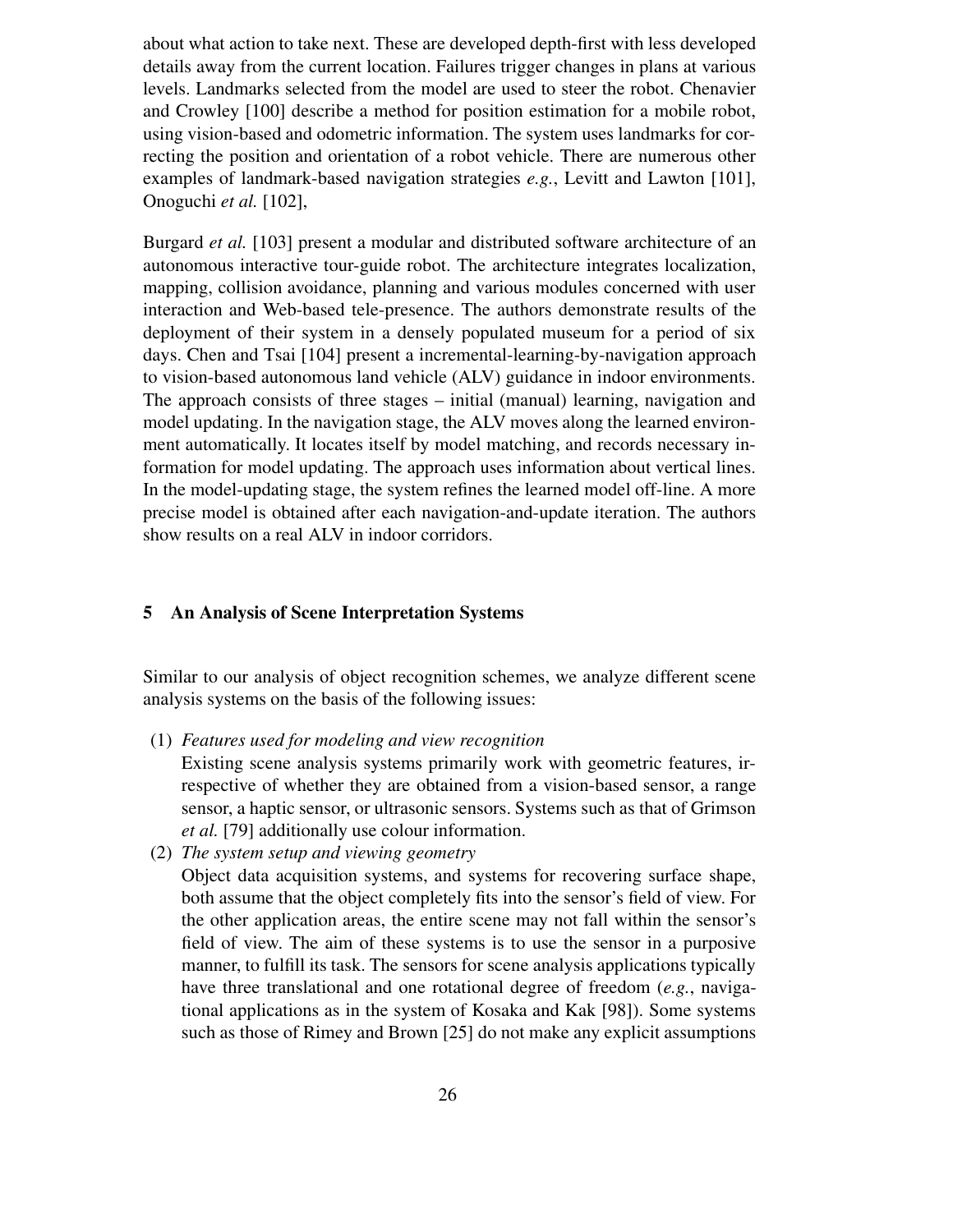about the viewing geometry. Systems such as that of Basri and Rivlin [96] explicitly assume weak perspective projection, while those of Lebègue and Aggarwal [85], [86] assume perspective projection.

(3) *Representation of domain knowledge*

Different scene analysis applications need different representation schemes to fulfill their requirements. Rimey and Brown [25] use Bayes nets to represent domain knowledge, and encode task specifications. In their system for 3-D reconstruction of static scene, Marchand and Chaumette [78] propose a prediction/verification scheme using decision theory and Bayes nets. The visual surveillance system of Buxton and Gong [83] uses many different representations for its components, such as Bayes nets and ground plane maps. Artificial neural networks form the architecture of systems that use some form of learning, such as those of Baluja and Pomerleau [82], and Thrun [92].

As mentioned in Section 4, Active map-building strategies primarily consider grid-based maps (*e.g.*, Nashashibi *et al.* [84], Elfes [91] (using sonar data)) as against topological maps (*e.g.*, [105] (using sonar and laser range data)). Thrun [95] proposes an approach that integrates both paradigms. Basri and Rivlin [96] represent a scene in terms of 2-D views as against the representation of Marchand and Chaumette [78], who use explicit 3-D geometric models.

- (4) *Algorithms for hypothesis generation and next view planning*
	- Algorithms vary according to the nature of the application. Systems may use explicit scene information to compute the next view. The approach of Maver and Bajcsy [73] uses occlusion information, while that of Kutulakos and Dyer (*e.g.*, [76] uses curvature measurements on the occluding contour. The strategy may be based on minimizing an uncertainty function as in [77]. Grimson and co-workers [79] use colour and stereo features in their multi-stage algorithm. Rimey and Brown [25] use a benefit-cost analysis to plan actions. There may be a high-level general control paradigm, as in the approach of Wixson and Ballard [80]. Map-building algorithms primarily focus on algorithms for integrating evidences taken at different points in space and time, such as that in [93]. Reactive navigation strategies primarily focus on reaching a goal, subject to positional uncertainty and navigational obstacles.
- (5) *Nature of the next view planning strategy*

All systems described in Section 4 have an on-line component. The on-line nature of such systems illustrates their reactive property – an essential requirement of an active scene analysis system.

(6) *Uncertainty handling capability*

Some approaches such as that of Maver and Bajcsy [73] are deterministic. Most systems handle uncertainty explicitly. Uncertainty representation schemes include probability theory (as in the work of Marchand and Chaumette [78], Rimey and Brown [25] and Thrun *et al.* [92], [93]), Dempster-Shafer theory (as in the system of Tirumalai, Schunck and Jain [89]), and Fuzzy logic (*e.g.* the real-time map building and navigation system of Oriolo *et al.* [69] which does not use vision sensors)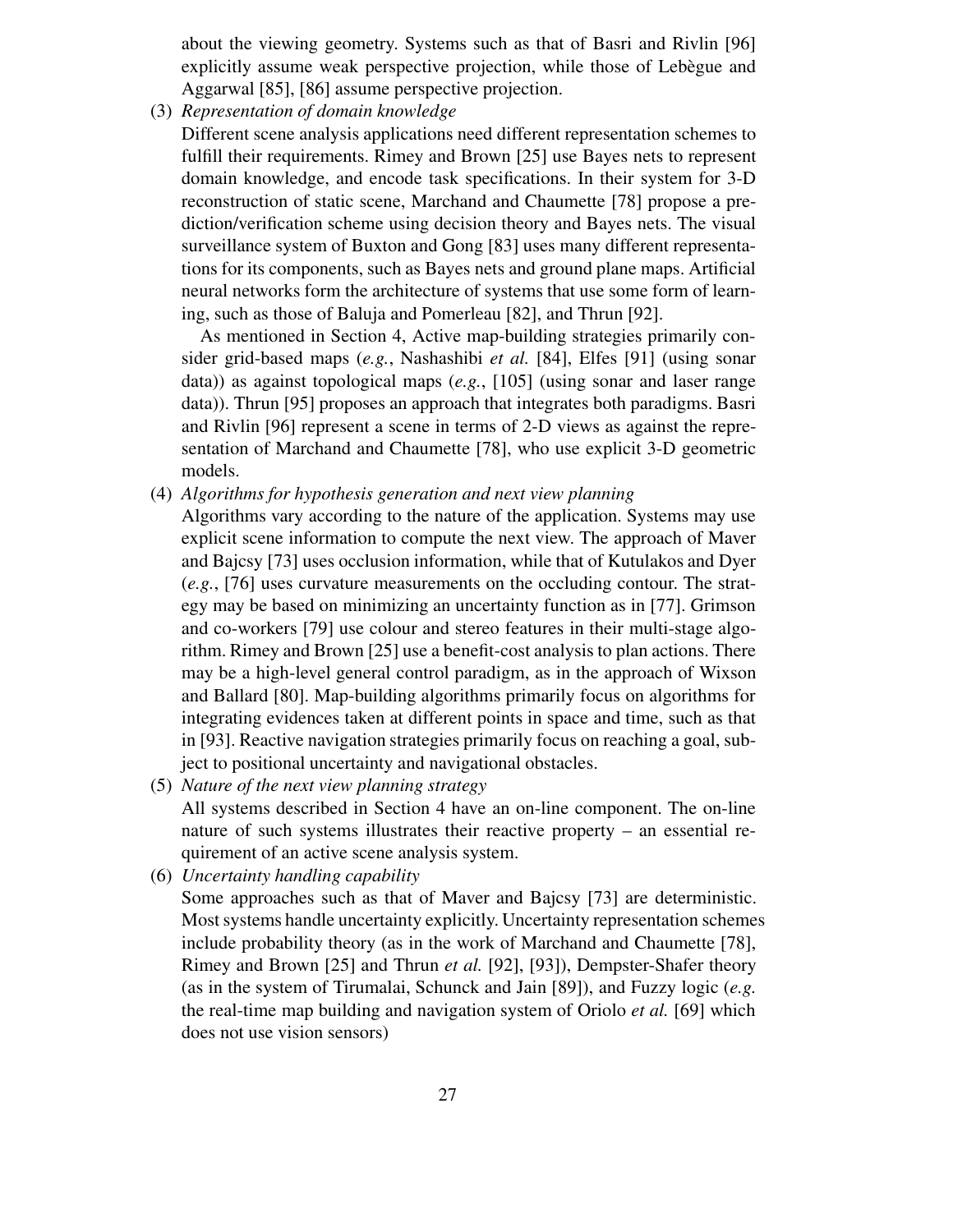# **6 Conclusions**

Sections 2 and 3 survey and analyze different active 3-D object recognition systems. We repeat the process for different scene analysis systems (Sections 4 and 5) due to the commonality of many issues in the two problems. Based on this survey and analysis, we draw the following conclusions:

- Geometric features are useful in a recognition task. We may supplement them with other features such as colour and photometric information. Some recognition systems are tightly coupled with the properties of the particular features they use. However in some cases, we may have a system that is not explicitly based on any particular set of features.
- The 1-DOF (rotational) case between the object and an orthographic camera is an important and fairly complex problem. The complexity of the recognition task increases with the number of degrees of freedom between the object and the camera, and the increasing generality of the camera model – from orthographic to projective.
- The knowledge representation scheme plays an important role in both generating hypotheses corresponding to a given view, as well as in planning the next view.
- Noise may corrupt the output of feature detectors used for analyzing a given view. An important issue is accounting for noise at both the model-building stage, as well as in the recognition phase.
- A system with uncertainty handling capability gives it an edge over one that uses a pure deterministic strategy – the former is more robust to errors.
- It is often desirable to use an uncalibrated camera for recogntion. An active vision system may *purposively* change either the external parameters of the camera (*e.g.*, the 3-D position), or the internal parameters (*e.g.*, zoom-in/zoom-out). The planning scheme should take these factors into account.
- The domain of application influences the design of the recognition algorithm. In general, the system should plan a minimal number of steps (each step corresponds to an epoch where sensor data is processed) in order to achieve its goal. Such a process is subject to memory and processing limitations, if any.
- The next view planning strategy should preferably be on-line. The system should balance plan-based schemes and pure reactive behaviour. A pure reactive behaviour may veer a system away from its goal. On the other hand, the reactive nature of a system allows it to handle unplanned situations.

# **References**

- [1] P. J. Besl, R. C. Jain, Three-Dimensional Object Recognition, ACM Computing Surveys 17 (1) (1985) 76 – 145.
- [2] R. T. Chin, C. R. Dyer, Model Based Recognition in Robot Vision, ACM Computing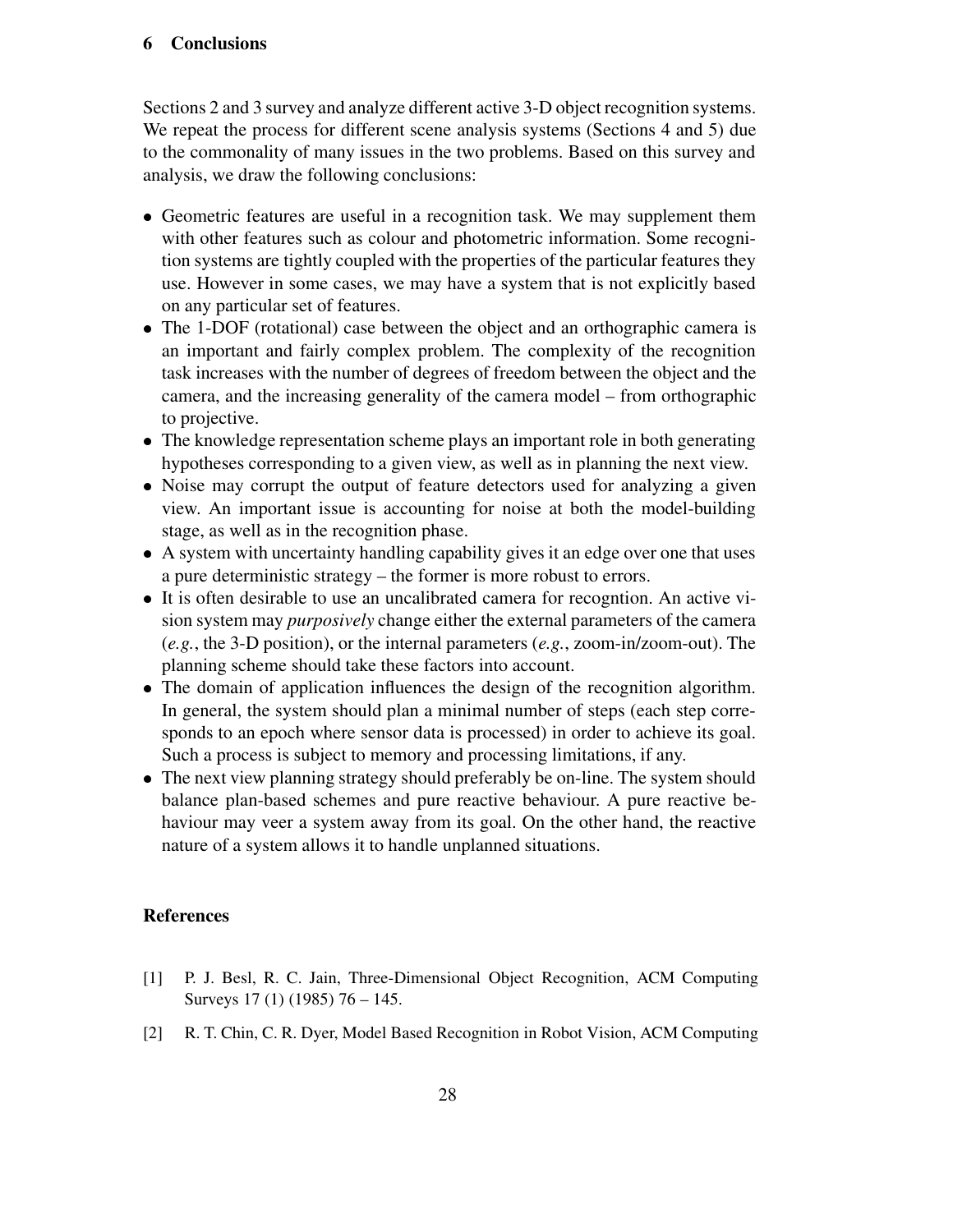Surveys 18 (1) (1986) 67 – 108.

- [3] A. Zisserman, D. Forsyth, J. Mundy, C. Rothwell, J. Liu, N. Pillow, 3D Object Recognition using Invariance, Artificial Intelligence 78 (1995) 239 – 288.
- [4] D. P. Mukherjee, D. Dutta Majumder, On Shape from Symmetry, Proc. Indian National Science Academy 62, A (5) (1996) 415 – 428.
- [5] B. V. Funt, G. D. Finlayson, Color Constant Color Indexing, IEEE Transactions on Pattern Analysis and Machine Intelligence 17 (1995) 522 – 529.
- [6] S. K. Nayar, R. M. Bolle, Reflectance Based Object Recognition, International Journal of Computer Vision 17 (3) (1996) 219 – 240.
- [7] J. B. Burns, R. S. Weiss, E. M. Riseman, The Non-Existence of General-Case View-Invariants, in: A. Zisserman, J. Mundy (Eds.), Geometric Invariance in Computer Vision, MIT Press, 1992.
- [8] D. P. Mukherjee, A. Zisserman, J. M. Brady, Shape from Symmetry: Detecting and Exploiting Symmetry in Affine Images, Phil. Trans. R. Soc. London. A 351 (1995)  $77 - 106.$
- [9] N. Pillow, Recognition of Generalized Cylinders using Geometric Invariance, Ph.D. thesis, University of Oxford (1996).
- [10] N. Pillow, S. Utcke, A. Zisserman, Viewpoint Invariant Representation of Generalized Cylinders uing the Symmetry Set, Image and Vision Computing 13 (5)  $(1995)$  355 – 365.
- [11] L. Van Gool, T. Moons, D. Ungureanu, E. Pauwels, Symmetry from Shape and Shape from Symmetry, International Journal of Robotics Research 14 (5) (1995) 407 – 424.
- [12] R. Choudhury, S. Chaudhury, J. B. Srivastava, A Framework for Reconstruction based Recognition of Partially Occluded Repeated Objects, Journal of Mathematical Imaging and Vision 14 (1) (2001)  $5 - 20$ .
- [13] R. Choudhury, J. B. Srivastava, S. Chaudhury, Reconstruction based Recognition of Scenes with Translationally Repeated Quadrics, IEEE Transactions on Pattern Analysis and Machine Intelligence 23 (6) (2001)  $617 - 632$ .
- [14] K. D. Gremban, K. Ikeuchi, Planning Multiple Observations for Object Recognition, International Journal of Computer Vision 12 (2/3) (1994) 137 – 172, Special Issue on Active Vision II.
- [15] Y. Aloimonos, I. Weiss, A. Bandopadhyay, Active Vision, International Journal of Computer Vision 1 (4) (1987) 333 – 356.
- [16] R. Bajcsy, M. Campos, Active and Exploratory Perception, Computer Vision, Graphics and Image Processing 56 (1) (1985)  $31 - 40$ .
- [17] R. Bajcsy, Active Perception, Proceedings of the IEEE 76 (8) (1988) 996 1005.
- [18] D. H. Ballard, Animate Vision, Artificial Intelligence 48 (1) (1991) 57 86.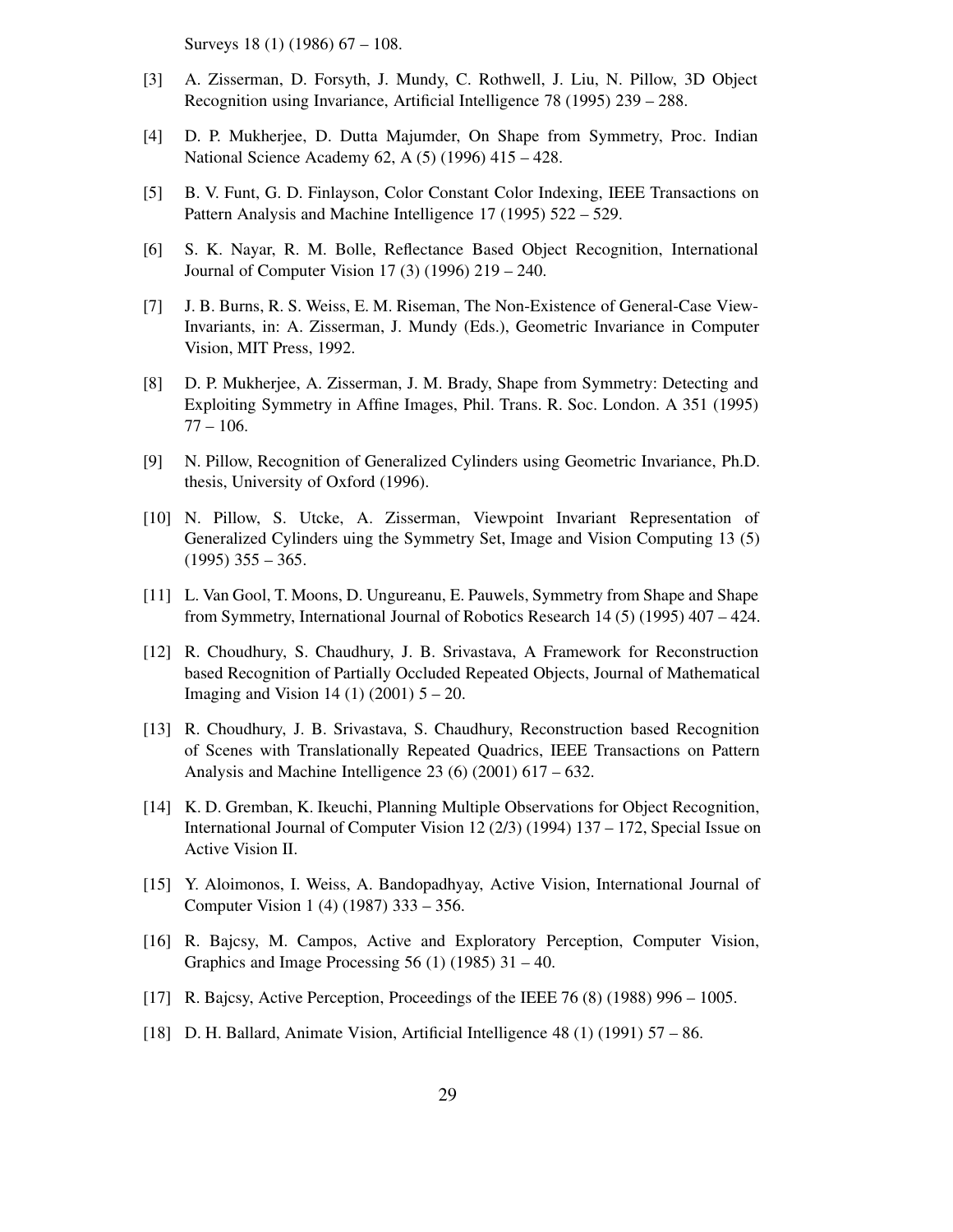- [19] D. H. Ballard, C. M. Brown, Principles of Animate Vision, Computer Vision, Graphics and Image Processing: Image Understanding 56 (1) (1992) 3 – 21.
- [20] J. L. Crowley, ECVNet Tutorial on Active Computer Vision, http://wwwprima.imag.fr/ECVNet/Tutorial/av tutorial.html.
- [21] A. Blake, A. Yuille (Eds.), Active Vision, The MIT Press, 1992.
- [22] M. J. Swain, M. A. Stricker, Promising Directions in Active Vision, International Journal of Computer Vision 11 (2) (1993) 109 – 126.
- [23] D. W. Murray, P. F. McLauchlan, I. D. Reid, P. M. Sharkey, Reactions to Peripheral Image Motion using a Head/Eye Platform, in: Proc. IEEE International Conference on Computer Vision (ICCV), 1993, pp. 403 – 411.
- [24] J. L. Crowley, J. M. Bedrune, M. Bekker, M. Schneider, Integration and Control of Reactive Visual Processes, in: Proc. European Conference on Computer Vision (ECCV), 1994, pp. II:47 – 58.
- [25] R. D. Rimey, C. M. Brown, Control of Selective Perception using Bayes Nets and Decision Theory, International Journal of Computer Vision 12 (2/3) (1994) 173 – 207, Special Issue on Active Vision II.
- [26] C. Colombo, J. L. Crowley, Uncalibrated Visual Tasks via Linear Interaction, in: Proc. European Conference on Computer Vision (ECCV), 1996, pp. II:583 – 592.
- [27] K. A. Tarabanis, P. K. Allen, R. Y. Tsai, A Survey of Sensor Planning in Computer Vision, IEEE Transactions on Robotics and Automation 11 (1) (1995) 86 – 104.
- [28] K. A. Tarabanis, R. Y. Tsai, P. K. Allen, The MVP Sensor Planning System for Robotic Vision Tasks, IEEE Transactions on Robotics and Automation 11 (1) (1995)  $72 - 85.$
- [29] D. R. Roberts, A. D. Marshall, Viewpoint Selection for Complete Surface Coverage of Three Dimensional Objects, in: Proc. British Machine Vision Conference (BMVC), 1998, pp. 740 – 750.
- [30] C. K. Cowan, P. D. Kovesi, Automatic Sensor Placement from Vision Task Requirements, IEEE Transactions on Pattern Analysis and Machine Intelligence 10 (3) (1988) 407 – 416.
- [31] G. H. Tarbox, S. N. Gottschlich, Planning for Complete Sensor Coverage in Inspection, Computer Vision and Image Understanding 61 (1) (1995) 84 – 111.
- [32] S. O. Mason, A. Grun, Automatic Sensor Placement for Accurate Dimensional Inspection, Computer Vision and Image Understanding 61 (1995) 454 – 467.
- [33] R. Kasturi, R. C. Jain, Computer Vision: Principles, IEEE Computer Society Press Tutorial, 1991, Ch. 5: Three-Dimensional Object Recognition.
- [34] H. Murase, S. K. Nayar, Visual Learning and Recognition of 3-D Objects from Appearance, International Journal of Computer Vision 14 (1995) 5 – 24.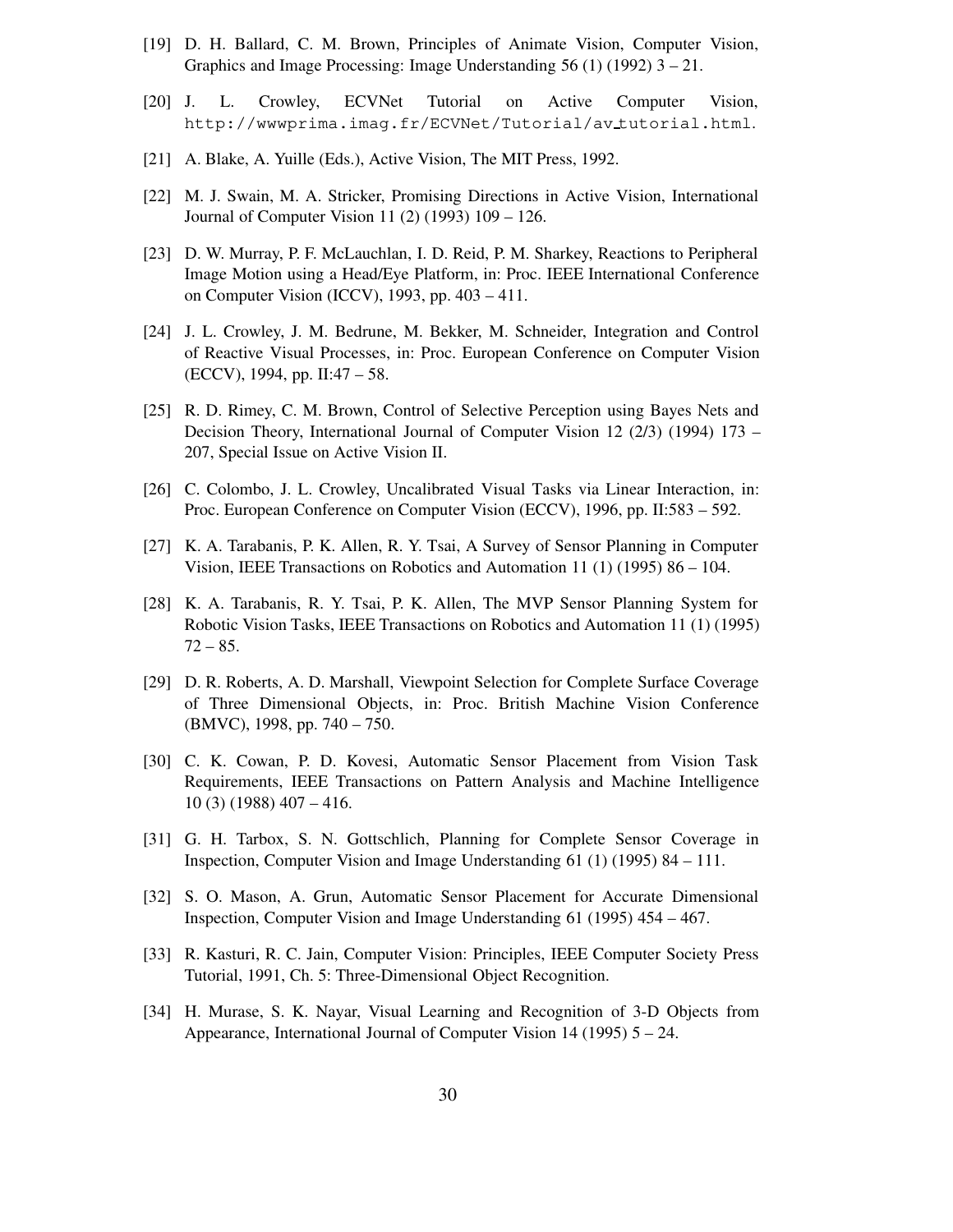- [35] T. M. Breuel, View-Based Recogntion, in: Proc. IAPR Workshop on Machine Vision Applications, 1992.
- [36] H. Borotschnig, L. Paletta, M. Prantl, A. Pinz, Active Object Recognition in Parametric Eigenspace, in: Proc. British Machine Vision Conference (BMVC), 1998, pp. 629 – 638.
- [37] B. Schiele, J. L. Crowley, Probabilistic Object Recognition using Multidimensional Receptive Field Histograms, in: Proc. International Conference on Pattern Recognition (ICPR), 1996.
- [38] B. Schiele, J. L. Crowley, Transinformation for Active Object Recognition, in: Proc. IEEE International Conference on Computer Vision (ICCV), 1998, pp. 249 – 254.
- [39] J. J. Koenderink, A. J. van Doorn, The Internal Representation of Solid Shape with Respect to Vision, Biological Cybernetics 32 (1979) 211 – 216.
- [40] I. Chakravarty, H. Freeman, Characteristic Views as a Basis for Three Dimensional Object Recognition, in: Proc. SPIE Conference on Robot Vision, Vol. 336, 1982, pp.  $37 - 45.$
- [41] K. D. Gremban, K. Ikeuchi, Appearance-Based Vision and the Automatic Generation of Object Recognition Programs, in: A. K. Jain, P. J. Flynn (Eds.), Three-Dimensional Object Recognition Systems, Elsevier-Science Publishers, 1993, pp. 229 – 258.
- [42] D. W. Eggert, K. W. Bowyer, C. R. Dyer, H. I. Christensen, D. B. Goldgof, The Scale Space Aspect Graph, IEEE Transactions on Pattern Analysis and Machine Intelligence 15 (11) (1993) 1114 – 1130.
- [43] P. J. Flynn, A. K. Jain, BONSAI: 3-D Object Recognition Using Constrained Search, IEEE Transactions on Pattern Analysis and Machine Intelligence 13 (10) (1991) 1066 – 1075, Special Issue on Interpretation of 3-D Scenes - Part I.
- [44] S. J. Dickinson, A. P. Pentland, A. Rosenfield, Qualitative 3D Shape Reconstruction using Distributed Aspect Graph Matching, IEEE Transactions on Pattern Analysis and Machine Intelligence 14 (2) (1992) 174 – 198.
- [45] S. J. Dickinson, A. P. Pentland, A. Rosenfield, From Volumes to Views: An Approach to 3D Object Recognition, Computer Vision, Graphics and Image Processing: Image Understanding 55 (2) (1992) 198 – 211.
- [46] K. Sato, K. Ikeuchi, T. Kanade, Model Based Recognition of Specular Objects Using Sensor Models, Computer Vision, Graphics and Image Processing: Image Understanding 55 (2) (1992) 119 – 129.
- [47] K. Ikeuchi, T. Kanade, Automatic Generation of Object Recognition Programs, Proceedings of the IEEE 76 (8) (1988) 1016 – 1035.
- [48] K. Ikeuchi, T. Kanade, Modeling Sensors: Towards Automatic Generation of Object Recognition Programs, Computer Vision, Graphics and Image Processing 48 (1989)  $50 - 79.$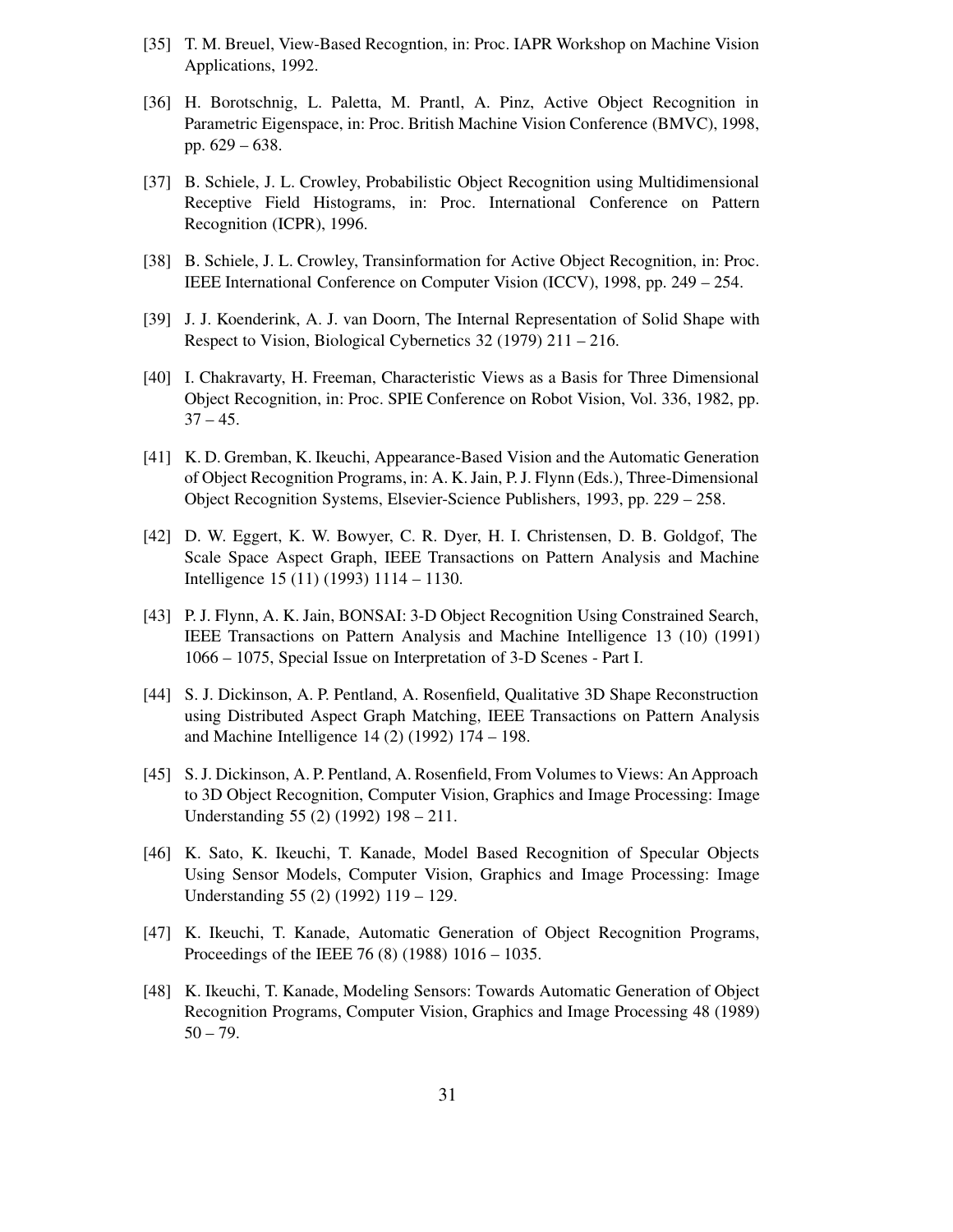- [49] M. Robey, G. West, S. Venkatesh, An Investigation into the Use of Physical Modeling for the Prediction of Various Feature Types Visible from Different Viewpoints, Computer Vision and Image Understanding 61 (3) (1995) 417 –429.
- [50] H. Lu, L. G. Shapiro, A Relational Pyramid Approach to View Class Determination, in: Proc. International Conference on Pattern Recognition (ICPR), 1988, pp. 379 – 381.
- [51] H. Lu, L. G. Shapiro, O. I. Camps, A Relational Pyramid Approach to View Class Determination, in: Proc. IEEE Workshop on Interpretation of 3D Scenes, 1989, pp. 177 – 183.
- [52] O. I. Camps, L. G. Shapiro, R. M. Haralick, PREMIO: An Overview, in: Proc. IEEE International Workshop on Directions in Automated CAD Based Vision, 1991, pp.  $11 - 21.$
- [53] O. Munkelt, Aspect-Trees: Generation and Implementation, Computer Vision and Image Understanding 61 (3) (1995) 365 – 386.
- [54] S. Dutta Roy, S. Chaudhury, S. Banerjee, Aspect Graph Construction with Noisy Feature Detectors, IEEE Transactions on Systems, Man and Cybernetics - Part B: Cybernetics (Accepted for Publication).
- [55] S. A. Hutchinson, A. C. Kak, Planning Sensing Strategies in a Robot Work Cell with Multi-Sensor Capabilities, IEEE Transactions on Robotics and Automation 5 (6) (1989) 765 – 783.
- [56] S. J. Dickinson, H. I. Christensen, J. Tsotsos, G. Olofsson, Active Object Recognition Integrating Attention and View Point Control, Computer Vision and Image Understanding 67 (3) (1997) 239 – 260.
- [57] S. Dutta Roy, S. Chaudhury, S. Banerjee, Isolated 3-D Object Recognition through Next View Planning, IEEE Transactions on Systems, Man and Cybernetics - Part A: Systems and Humans 30 (1) (2000) 67 – 76.
- [58] S. Dutta Roy, S. Chaudhury, S. Banerjee, Aspect Graph Based Modeling and Recognition with an Active Sensor: A Robust Approach, Proc. Indian National Science Academy, Part A 67 (2) (2001) 187 – 206.
- [59] S. Dutta Roy, S. Chaudhury, S. Banerjee, Recognizing Large 3-D Objects through Next View Planning using an Uncalibrated Camera, in: Proc. IEEE International Conference on Computer Vision (ICCV), 2001, pp. II: 276 – 281.
- [60] I. Biederman, Human Image Understanding: Recent Research and a Theory, Computer Vision, Graphics and Image Processing 32 (1985) 29 – 73.
- [61] R. Bergevin, M. Levine, Part Decomposition of Objects from Single View Line Drawings, Computer Vision, Graphics and Image Processing: Image Understanding 55 (1) (1992) 73 – 83.
- [62] R. Bergevin, M. Levine, Generic Object Recognition: Building and Matching Coarse Descriptions from Line Drawings, IEEE Transactions on Pattern Analysis and Machine Intelligence 15 (1) (1993) 19 – 36.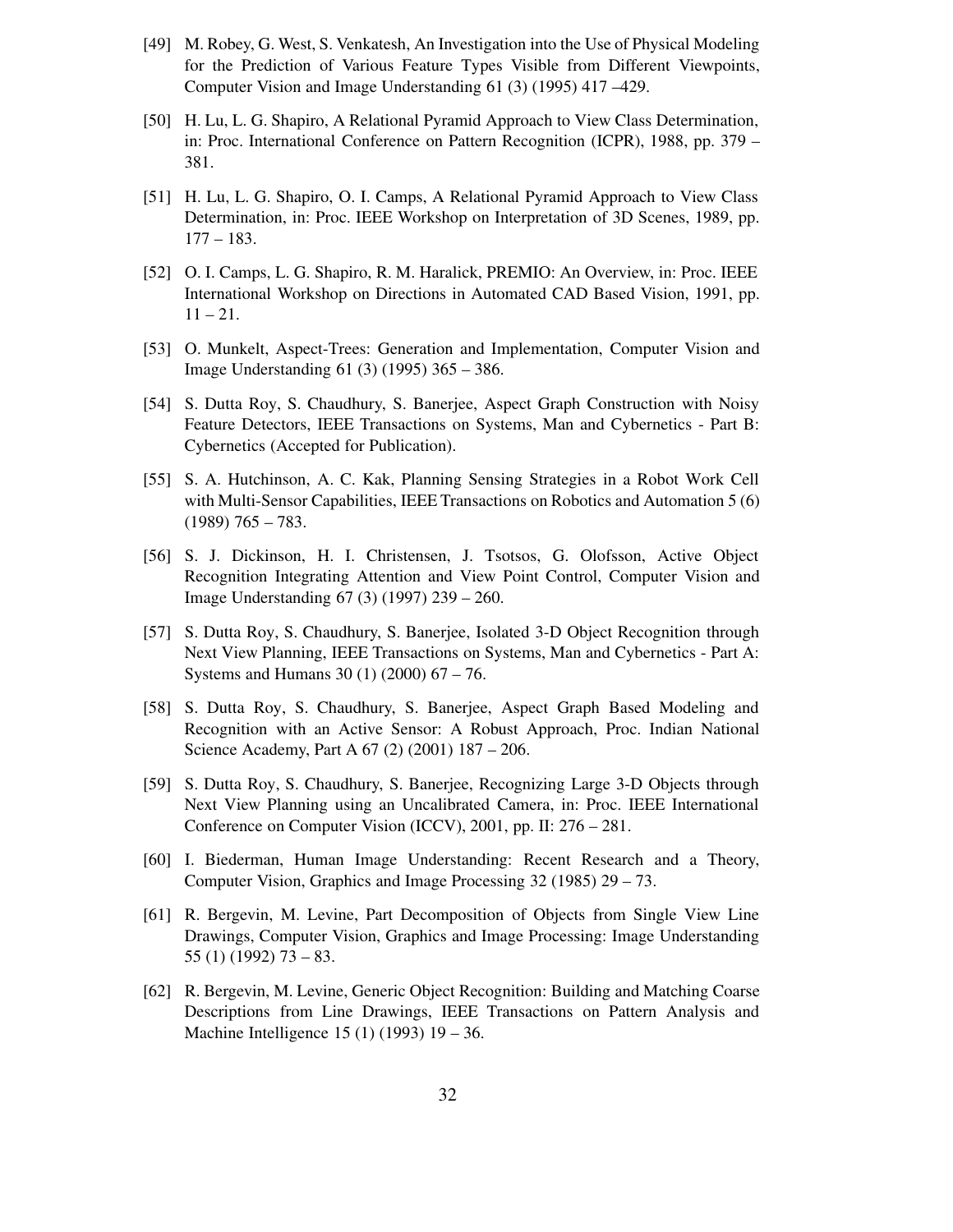- [63] C. Y. Huang, O. I. Camps, T. Kanungo, Object Recognition Using Appearance-Based Parts and Relations, in: Proc. IEEE International Conference on Computer Vision and Pattern Recognition (CVPR), 1997, pp. 877 – 883.
- [64] O. I. Camps, C. Y. Huang, T. Kanungo, Hierarchical Organization of Appearance-Based Parts and Relations for Object Recognition, in: Proc. IEEE International Conference on Computer Vision and Pattern Recognition (CVPR), 1998, pp. 685 – 691.
- [65] A. P. Dempster, A Generalization of Bayesian Inference, Journal of the Royal Statistical Society 30 (Series B) (1968) 205 – 247.
- [66] G. Shafer, A Mathematical Theory of Evidence, Princeton University Press, Princeton, N. J., 1976.
- [67] L. A. Zadeh, Fuzzy Sets, Information and Control 8 (1965) 338 353.
- [68] J. Pearl, Fusion, Propagation and Structuring in Belief Networks, Artificial Intelligence 29 (1986) 241 – 288.
- [69] G. Oriolo, G. Ulivi, M. Vendittelli, Real-Time Map Building and Navigaiton for Autonomous Robots in Unknown Environments, IEEE Transactions on Systems, Man and Cybernetics - Part B: Cybernetics 28 (3) (1998) 316 –333.
- [70] C.-H. Liu, W.-H. Tsai, 3D Curved Object Recognition from Multiple 2D Camera Views, Computer Vision, Graphics and Image Processing 50 (1990) 177 – 187.
- [71] F. G. Callari, F. P. Ferrie, Active Recognition: Using Uncertainty to Reduce Ambiguity, in: Proc. International Conference on Pattern Recognition (ICPR), 1996, pp. 925 – 929.
- [72] M. Werman, S. Banerjee, S. Dutta Roy, M. Qiu, Robot Localization Using Uncalibrated Camera Invariants, in: Proc. IEEE International Conference on Computer Vision and Pattern Recognition (CVPR), 1999, pp. II: 353 – 359.
- [73] J. Maver, R. Bajcsy, Occlusions as a Guide for Planning the Next View, IEEE Transactions on Pattern Analysis and Machine Intelligence 15 (5) (1993) 76 – 145.
- [74] N. A. Massios, R. B. Fisher, A Best Next View Selection Algorithm Incorporating a Quality Criterion, in: Proc. British Machine Vision Conference (BMVC), 1998, pp. 780 – 789.
- [75] M. A. García, S. Velázquez, A. D. Sappa, A Two-Stage Algorithm for Planning the Next View From Range Images, in: Proc. British Machine Vision Conference (BMVC), 1998, pp. 720 – 729.
- [76] K. N. Kutulakos, C. R. Dyer, Recovering Shape by Purposive Viewpoint Adjustment, International Journal of Computer Vision 12 (2/3) (1994) 113 – 136, Special Issue on Active Vision II.
- [77] P. Swain, F. P. Ferrie, From Uncertainity to Visual Exploration, IEEE Transactions on Pattern Analysis and Machine Intelligence 13 (10) (1991) 1038 – 1049, Special Issue on Interpretation of 3-D Scenes - Part I.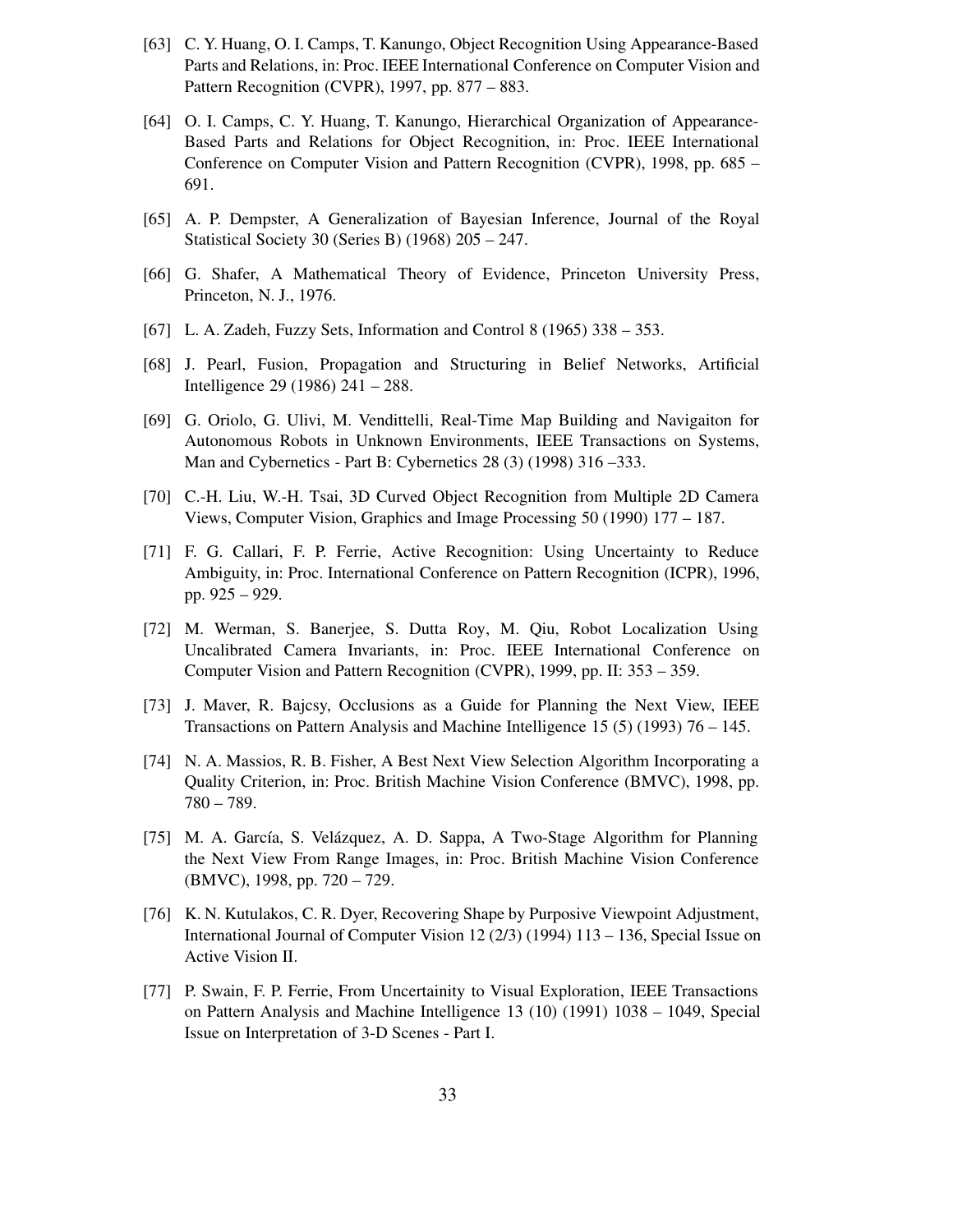- [78] E. Marchand, F. Chaumette, An Autonomous Active Vision System for Complete and Accurate 3D Scene Reconstruction, International Journal of Computer Vision 32 (3) (1999) 171 – 194.
- [79] W. E. L. Grimson, A. Lakshmi Ratan, P. A. O'Donnel, G. Klanderman, An Active Vision System to "Play Where's Waldo", in: Proc. DARPA Conference on Image Understanding, 1994.
- [80] L. E. Wixson, D. H. Ballard, Using Intermediate Objects to Improve the Efficiency of Visual Search, International Journal of Computer Vision 12 (2/3) (1994) 209 – 230, Special Issue on Active Vision II.
- [81] F. Jensen, H. Christensen, J. Nielsen, Bayesian Methods for Interpretaiton and Control in Multiagent Vision Systems, in: K. W. Bowyer (Ed.), SPIE Applications of AI X: Machine Vision and Robotics, Vol. 1708, 1992, pp. 536 – 548.
- [82] S. Baluja, D. Pomerleau, Dynamic Relevance: Vision-Based Focus of Attention using Artificial Neural Networks, Artificial Intelligence 97 (1-2) (1997) 381 – 395, Special Issue on Relevance.
- [83] H. Buxton, S. Gong, Visual Surveillance in a Dynamic and Uncertain World, Artificial Intelligence 78 (1995) 431 – 459.
- [84] F. Nashashibi, M. Davy, P. Fillatreau, Indoor Scene Terrain Modeling using Multiple Range Images for Autonomous Mobile Robots, in: Proc. IEEE International Conference on Robotics and Automation (ICRA), 1992, pp. I:40 – 46.
- [85] X. Leb`egue, J. K. Aggarwal, Extraction and Interpretation of Semantically Significant Line Segments for a Mobile Robot, in: Proc. IEEE International Conference on Robotics and Automation (ICRA), 1992, pp. I:1778 – 1785.
- [86] X. Lebègue, J. K. Aggarwal, Generation of Architectural CAD Models Using a Mobile Robot, in: Proc. IEEE International Conference on Robotics and Automation (ICRA), 1994, pp. I:711 – 717.
- [87] O. D. Faugeras, N. Ayache, B. Faverjon, Building Visual Maps by Combining Noisy Stereo Measurements, in: Proc. IEEE International Conference on Robotics and Automation (ICRA), 1986, pp. III:1433 – 1438.
- [88] O. Faugeras, Three-Dimensional Computer Vision: A Geometric Viewpoint, The MIT Press, 1996.
- [89] A. P. Tirumalai, B. G. Schunck, R. C. Jain, Evidential Reasoning for Building Environmental Maps, IEEE Transactions on Systems, Man and Cybernetics 25 (1)  $(1995)$  10 – 20.
- [90] M. Asada, Map Building for a Mobile Robot from Sensory Data, IEEE Transactions on Systems, Man and Cybernetics 37 (6) (1990) 1326 – 1336.
- [91] A. Elfes, Sonar-Based Real-World Mapping and Navigation, IEEE Journal of Robotics and Automation RA-3 (3) (1987) 249 – 265.